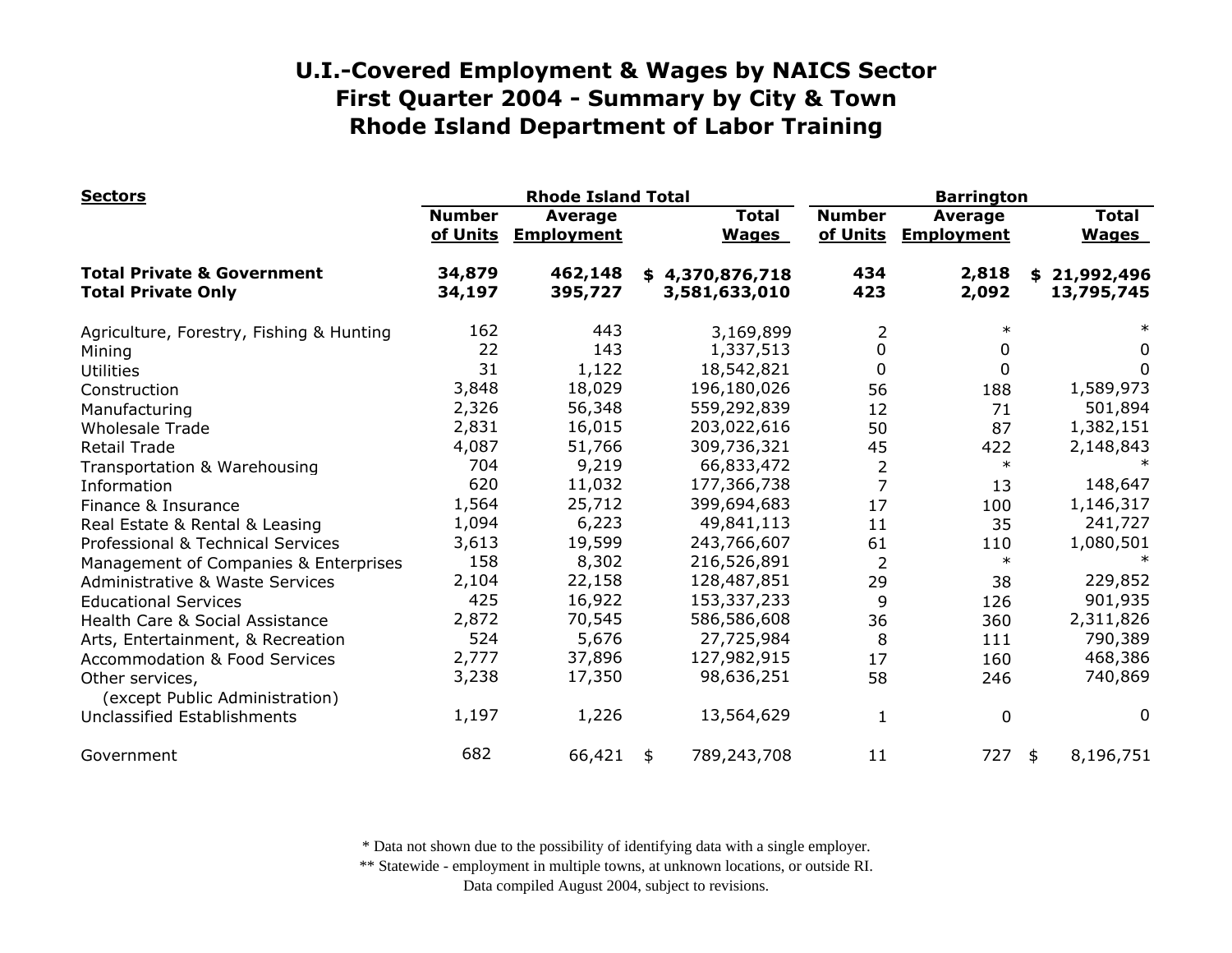| <b>Sectors</b>                                                     |                           | <b>Bristol</b>                      |                                | <b>Burrillville</b>       |                                     |                                |  |
|--------------------------------------------------------------------|---------------------------|-------------------------------------|--------------------------------|---------------------------|-------------------------------------|--------------------------------|--|
|                                                                    | <b>Number</b><br>of Units | <b>Average</b><br><b>Employment</b> | <b>Total</b><br><b>Wages</b>   | <b>Number</b><br>of Units | <b>Average</b><br><b>Employment</b> | <b>Total</b><br><b>Wages</b>   |  |
| <b>Total Private &amp; Government</b><br><b>Total Private Only</b> | 575<br>560                | 7,030<br>5,789                      | 54,632,605<br>\$<br>41,429,623 | 296<br>282                | 2,789<br>2,114                      | 19,637,541<br>\$<br>14,016,922 |  |
| Agriculture, Forestry, Fishing & Hunting                           |                           |                                     | $\ast$                         | 2                         | $\ast$                              |                                |  |
| Mining                                                             | 0                         |                                     | 0                              | 0                         | 0                                   | 0                              |  |
| <b>Utilities</b>                                                   | 0                         |                                     | 0                              |                           | $\ast$                              |                                |  |
| Construction                                                       | 88                        | 369                                 | 3,083,255                      | 68                        | 148                                 | 1,173,865                      |  |
| Manufacturing                                                      | 72                        | 1,195                               | 10,833,645                     | 18                        | 545                                 | 4,808,701                      |  |
| <b>Wholesale Trade</b>                                             | 37                        | 130                                 | 1,809,847                      | 25                        | 49                                  | 507,955                        |  |
| <b>Retail Trade</b>                                                | 66                        | 707                                 | 4,321,254                      | 17                        | 167                                 | 712,470                        |  |
| Transportation & Warehousing                                       | 9                         | 44                                  | 302,020                        | 3                         | 8                                   | 117,474                        |  |
| Information                                                        |                           | $\ast$                              | $\ast$                         | 6                         | 21                                  | 129,174                        |  |
| Finance & Insurance                                                | 21                        | 152                                 | 1,302,112                      | 6                         | 34                                  | 309,073                        |  |
| Real Estate & Rental & Leasing                                     | 16                        | 67                                  | 388,402                        | 9                         | 16                                  | 75,730                         |  |
| Professional & Technical Services                                  | 43                        | 78                                  | 697,950                        | 20                        | 51                                  | 549,010                        |  |
| Management of Companies & Enterprises                              | 3                         | 14                                  | 150,082                        | 2                         | $\ast$                              |                                |  |
| <b>Administrative &amp; Waste Services</b>                         | 37                        | 94                                  | 776,499                        | 10                        | 13                                  | 102,256                        |  |
| <b>Educational Services</b>                                        | 8                         | 1,155                               | 9,510,428                      | 3                         | 14                                  | 66,434                         |  |
| Health Care & Social Assistance                                    | 38                        | 868                                 | 4,792,568                      | 21                        | 488                                 | 2,613,439                      |  |
| Arts, Entertainment, & Recreation                                  | 12                        | 45                                  | 155,689                        | 7                         | 33                                  | 86,626                         |  |
| <b>Accommodation &amp; Food Services</b>                           | 46                        | 566                                 | 1,641,424                      | 26                        | 350                                 | 1,056,888                      |  |
| Other services,<br>(except Public Administration)                  | 62                        | 243                                 | 1,090,440                      | 37                        | 107                                 | 491,009                        |  |
| Unclassified Establishments                                        | 0                         | 0                                   | 0                              | 0                         | 0                                   | 0                              |  |
| Government                                                         | 15                        | 1,240                               | 13,202,982<br>\$               | 14                        | 675                                 | 5,620,619<br>\$                |  |

\* Data not shown due to the possibility of identifying data with a single employer.

\*\* Statewide - employment in multiple towns, at unknown locations, or outside RI.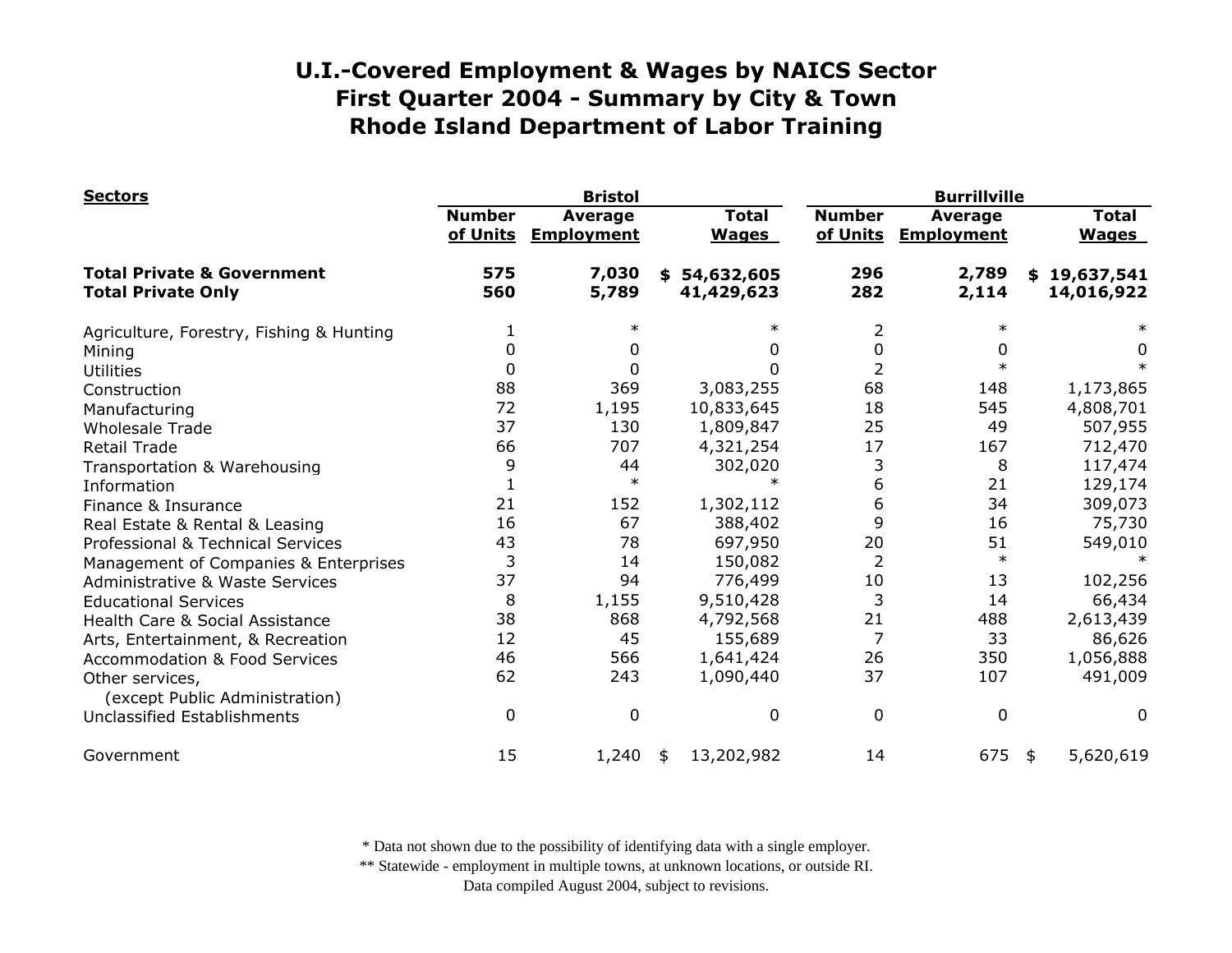| <b>Sectors</b>                                                     |                           | <b>Central Falls</b>         |                              |                           | Charlestown                         |                              |  |  |
|--------------------------------------------------------------------|---------------------------|------------------------------|------------------------------|---------------------------|-------------------------------------|------------------------------|--|--|
|                                                                    | <b>Number</b><br>of Units | Average<br><b>Employment</b> | <b>Total</b><br><b>Wages</b> | <b>Number</b><br>of Units | <b>Average</b><br><b>Employment</b> | <b>Total</b><br><b>Wages</b> |  |  |
| <b>Total Private &amp; Government</b><br><b>Total Private Only</b> | 265<br>255                | 3,355<br>2,477               | \$25,000,063<br>16,399,904   | 239<br>227                | 1,479<br>1,306                      | \$11,339,521<br>9,735,696    |  |  |
| Agriculture, Forestry, Fishing & Hunting                           | 0                         |                              | 0                            |                           | $\ast$                              |                              |  |  |
| Mining                                                             | 0                         |                              | 0                            |                           |                                     |                              |  |  |
| <b>Utilities</b>                                                   | 0                         |                              |                              | 0                         | 0                                   | 0                            |  |  |
| Construction                                                       | 31                        | 139                          | 1,128,315                    | 54                        | 175                                 | 1,452,489                    |  |  |
| Manufacturing                                                      | 42                        | 892                          | 7,384,171                    |                           | 377                                 | 3,492,380                    |  |  |
| <b>Wholesale Trade</b>                                             | 10                        | 112                          | 975,618                      | 12                        | 35                                  | 371,734                      |  |  |
| <b>Retail Trade</b>                                                | 36                        | 256                          | 1,296,574                    | 23                        | 138                                 | 812,002                      |  |  |
| Transportation & Warehousing                                       | 8                         | 71                           | 234,707                      | 6                         | 132                                 | 506,177                      |  |  |
| Information                                                        | 0                         | 0                            | O                            | 4                         | 14                                  | 63,813                       |  |  |
| Finance & Insurance                                                | 11                        | 122                          | 852,253                      | 5                         | 31                                  | 419,924                      |  |  |
| Real Estate & Rental & Leasing                                     | 8                         | 52                           | 301,667                      | 13                        | 20                                  | 189,944                      |  |  |
| Professional & Technical Services                                  | 8                         | 13                           | 124,853                      | 25                        | 29                                  | 385,305                      |  |  |
| Management of Companies & Enterprises                              | $\Omega$                  | $\Omega$                     | 0                            | $\Omega$                  | 0                                   |                              |  |  |
| <b>Administrative &amp; Waste Services</b>                         | 12                        | 192                          | 1,373,953                    | 16                        | 50                                  | 383,826                      |  |  |
| <b>Educational Services</b>                                        | $\mathbf 0$               | 0                            | O                            | $\Omega$                  | 0                                   |                              |  |  |
| Health Care & Social Assistance                                    | 18                        | 219                          | 1,288,353                    | 16                        | 158                                 | 1,130,246                    |  |  |
| Arts, Entertainment, & Recreation                                  | $\overline{2}$            | $\ast$                       | $\ast$                       | 6                         | 9                                   | 26,464                       |  |  |
| <b>Accommodation &amp; Food Services</b>                           | 37                        | 272                          | 733,209                      | 20                        | 109                                 | 339,885                      |  |  |
| Other services,<br>(except Public Administration)                  | 32                        | 134                          | 704,233                      | 17                        | 27                                  | 129,860                      |  |  |
| Unclassified Establishments                                        | $\ast$                    | $\ast$                       | $\ast$                       | $\mathbf{0}$              | 0                                   | 0                            |  |  |
| Government                                                         | 10                        | 879                          | 8,600,159<br>\$              | 12                        | 174                                 | 1,603,825<br>\$              |  |  |

\* Data not shown due to the possibility of identifying data with a single employer.

\*\* Statewide - employment in multiple towns, at unknown locations, or outside RI.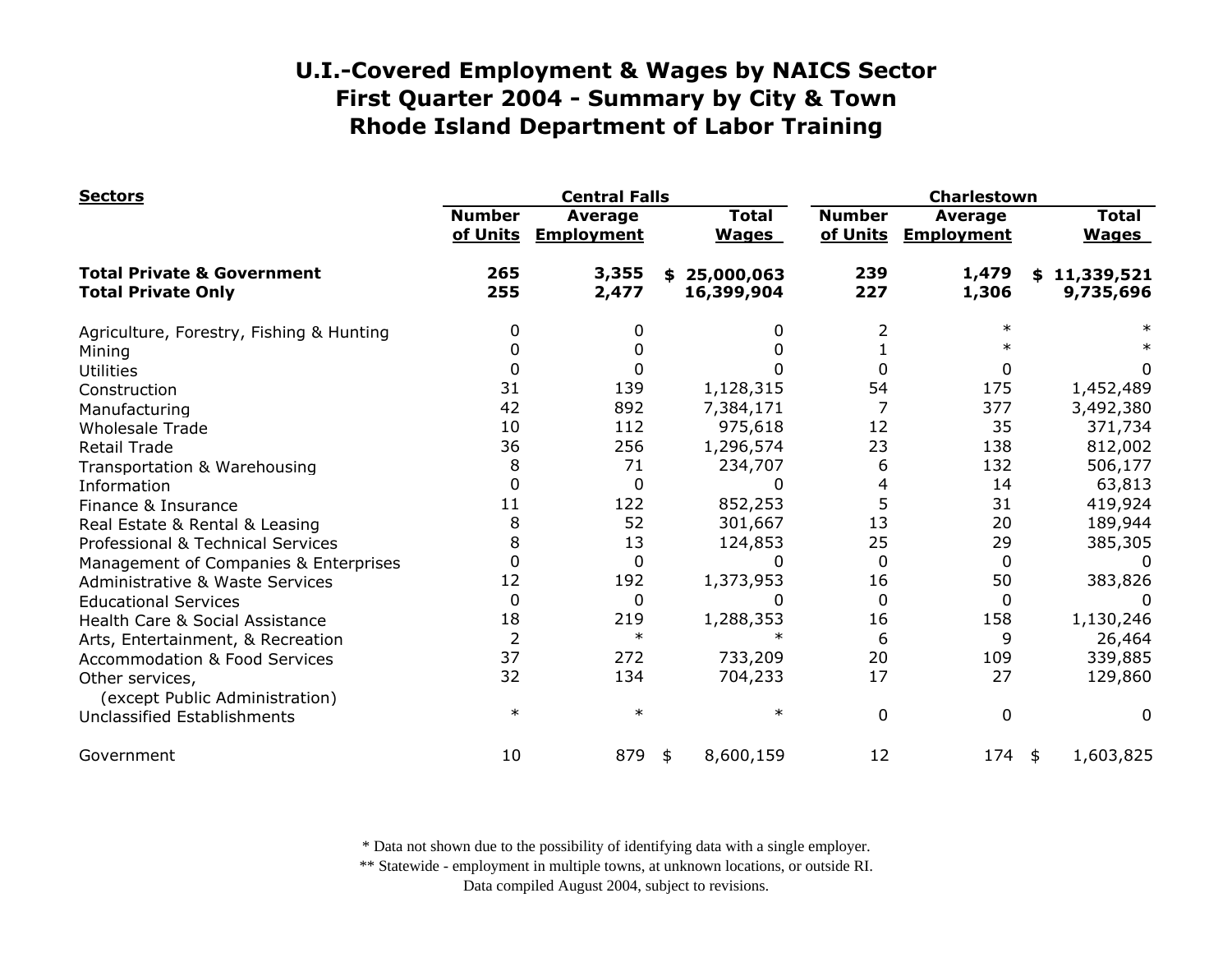| <b>Sectors</b>                                                     |                           | <b>Coventry</b>                     |                                | <b>Cranston</b>           |                                     |                              |  |
|--------------------------------------------------------------------|---------------------------|-------------------------------------|--------------------------------|---------------------------|-------------------------------------|------------------------------|--|
|                                                                    | <b>Number</b><br>of Units | <b>Average</b><br><b>Employment</b> | <b>Total</b><br><b>Wages</b>   | <b>Number</b><br>of Units | <b>Average</b><br><b>Employment</b> | <b>Total</b><br><b>Wages</b> |  |
| <b>Total Private &amp; Government</b><br><b>Total Private Only</b> | 705<br>685                | 7,424<br>6,065                      | 52,650,698<br>\$<br>40,267,608 | 2,434<br>2,415            | 35,785<br>28,918                    | \$323,744,592<br>228,265,017 |  |
| Agriculture, Forestry, Fishing & Hunting                           | $\overline{2}$            | $\ast$                              | $\ast$                         | 7                         | 6                                   | 29,322                       |  |
| Mining                                                             | 0                         | 0                                   | 0                              | 2                         |                                     |                              |  |
| Utilities                                                          | 0                         | 0                                   | 0                              | $\Omega$                  | 0                                   | 0                            |  |
| Construction                                                       | 132                       | 549                                 | 4,367,226                      | 279                       | 1,630                               | 18,503,209                   |  |
| Manufacturing                                                      | 51                        | 852                                 | 10,181,085                     | 215                       | 4,896                               | 48,260,100                   |  |
| <b>Wholesale Trade</b>                                             | 54                        | 238                                 | 2,209,797                      | 208                       | 1,602                               | 19,496,892                   |  |
| <b>Retail Trade</b>                                                | 81                        | 1,322                               | 7,560,396                      | 303                       | 4,639                               | 27,205,553                   |  |
| Transportation & Warehousing                                       | 17                        | 158                                 | 832,654                        | 56                        | 689                                 | 6,222,517                    |  |
| Information                                                        | 3                         | 14                                  | 104,561                        | 32                        | 1,434                               | 18,569,837                   |  |
| Finance & Insurance                                                | 25                        | 130                                 | 896,799                        | 130                       | 1,281                               | 14,202,856                   |  |
| Real Estate & Rental & Leasing                                     | 18                        | 52                                  | 383,770                        | 77                        | 639                                 | 4,403,283                    |  |
| Professional & Technical Services                                  | 65                        | 215                                 | 1,774,396                      | 230                       | 1,253                               | 12,604,648                   |  |
| Management of Companies & Enterprises                              | 5                         | 64                                  | 637,053                        | 15                        | 404                                 | 3,994,784                    |  |
| <b>Administrative &amp; Waste Services</b>                         | 49                        | 103                                 | 679,335                        | 152                       | 2,484                               | 12,405,871                   |  |
| <b>Educational Services</b>                                        | 9                         | 120                                 | 553,027                        | 30                        | 403                                 | 2,096,967                    |  |
| Health Care & Social Assistance                                    | 36                        | 888                                 | 5,409,530                      | 245                       | 3,358                               | 22,677,037                   |  |
| Arts, Entertainment, & Recreation                                  | 5                         | 26                                  | 75,634                         | 20                        | 220                                 | 899,830                      |  |
| <b>Accommodation &amp; Food Services</b>                           | 65                        | 1,036                               | 2,766,563                      | 162                       | 2,439                               | 7,997,504                    |  |
| Other services,<br>(except Public Administration)                  | 68                        | 291                                 | 1,806,823                      | 250                       | 1,535                               | 8,680,594                    |  |
| Unclassified Establishments                                        | $\ast$                    | $\ast$                              | $\ast$                         | $\ast$                    | $\ast$                              | $\ast$                       |  |
| Government                                                         | 20                        | 1,360                               | 12,383,090<br>\$               | 19                        | 6,866                               | 95,479,575<br>\$             |  |

\* Data not shown due to the possibility of identifying data with a single employer.

\*\* Statewide - employment in multiple towns, at unknown locations, or outside RI.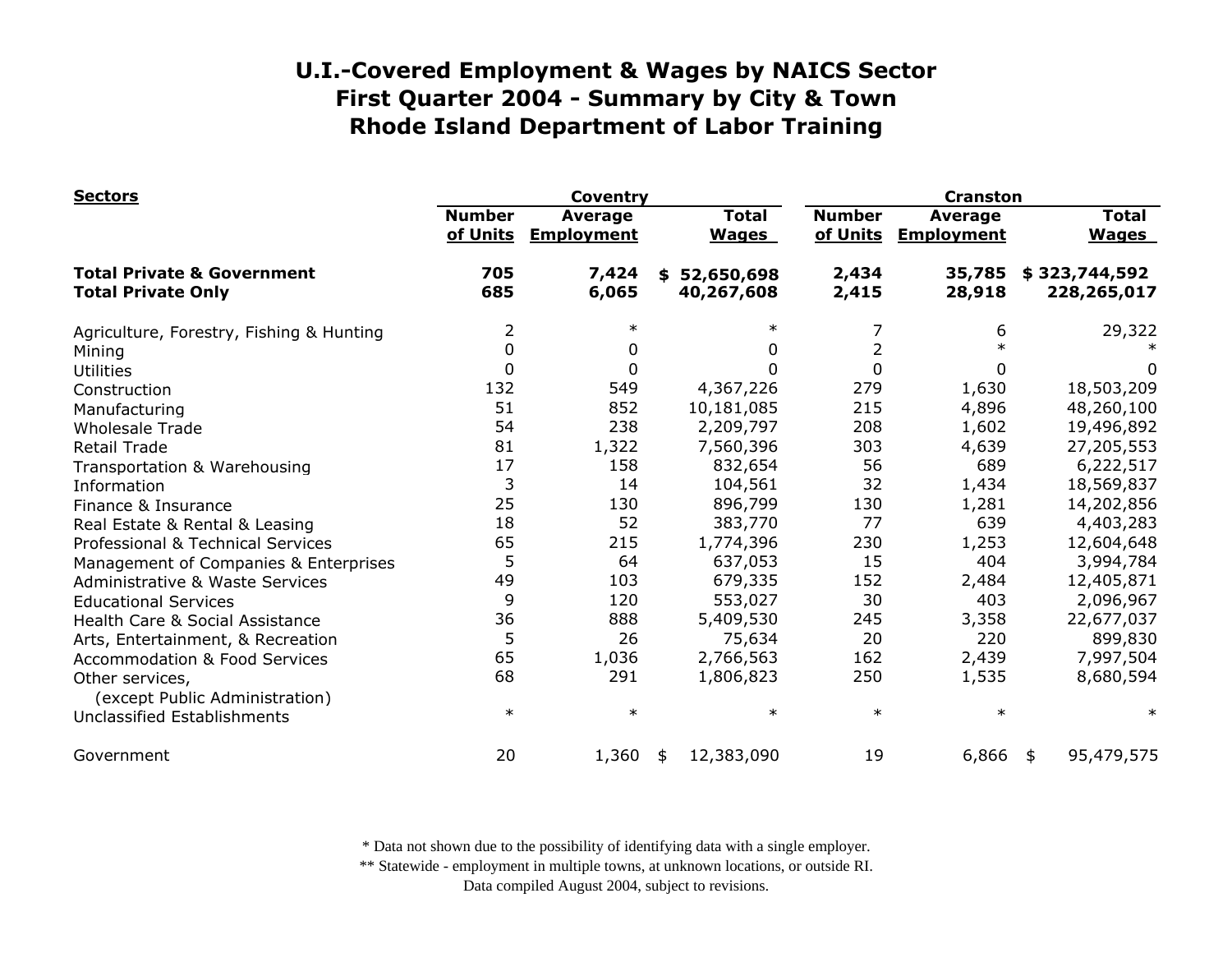| <b>Sectors</b>                                                     |                           | <b>Cumberland</b>                   | <b>East Greenwich</b>        |                           |                                     |    |                              |
|--------------------------------------------------------------------|---------------------------|-------------------------------------|------------------------------|---------------------------|-------------------------------------|----|------------------------------|
|                                                                    | <b>Number</b><br>of Units | <b>Average</b><br><b>Employment</b> | <b>Total</b><br><b>Wages</b> | <b>Number</b><br>of Units | <b>Average</b><br><b>Employment</b> |    | <b>Total</b><br><b>Wages</b> |
| <b>Total Private &amp; Government</b><br><b>Total Private Only</b> | 791<br>775                | 8,573<br>7,071                      | \$63,294,317<br>52,351,504   | 714<br>700                | 7,001<br>6,264                      |    | \$59,500,317<br>52,187,325   |
| Agriculture, Forestry, Fishing & Hunting                           |                           | $\ast$                              | $\ast$                       |                           | $\ast$                              |    |                              |
| Mining                                                             |                           | $\ast$                              | $\ast$                       | 0                         | 0                                   |    | 0                            |
| <b>Utilities</b>                                                   |                           |                                     | $\ast$                       | 0                         | 0                                   |    | 0                            |
| Construction                                                       | 119                       | 585                                 | 6,726,341                    | 54                        | 255                                 |    | 2,650,303                    |
| Manufacturing                                                      | 47                        | 1,699                               | 13,665,119                   | 31                        | 1,310                               |    | 13,100,402                   |
| <b>Wholesale Trade</b>                                             | 86                        | 371                                 | 4,483,175                    | 86                        | 395                                 |    | 6,235,092                    |
| <b>Retail Trade</b>                                                | 86                        | 1,139                               | 5,695,679                    | 78                        | 634                                 |    | 4,939,066                    |
| Transportation & Warehousing                                       | 21                        | 514                                 | 4,709,849                    | 7                         | 107                                 |    | 608,761                      |
| Information                                                        | 14                        | 56                                  | 326,134                      | 22                        | 42                                  |    | 923,106                      |
| Finance & Insurance                                                | 35                        | 193                                 | 2,483,897                    | 48                        | 528                                 |    | 6,522,828                    |
| Real Estate & Rental & Leasing                                     | 31                        | 105                                 | 882,677                      | 26                        | 70                                  |    | 472,317                      |
| Professional & Technical Services                                  | 68                        | 207                                 | 1,918,549                    | 100                       | 350                                 |    | 3,219,438                    |
| Management of Companies & Enterprises                              | $\mathbf 1$               | $\ast$                              | $\ast$                       | $\overline{2}$            | $\ast$                              |    |                              |
| <b>Administrative &amp; Waste Services</b>                         | 45                        | 119                                 | 1,303,339                    | 37                        | 88                                  |    | 698,843                      |
| <b>Educational Services</b>                                        | 8                         | 84                                  | 373,824                      | 17                        | 195                                 |    | 1,191,143                    |
| Health Care & Social Assistance                                    | 66                        | 1,054                               | 6,605,898                    | 76                        | 1,227                               |    | 7,160,736                    |
| Arts, Entertainment, & Recreation                                  | 11                        | 84                                  | 315,648                      | 13                        | 62                                  |    | 325,467                      |
| <b>Accommodation &amp; Food Services</b>                           | 50                        | 559                                 | 1,523,210                    | 45                        | 733                                 |    | 2,788,307                    |
| Other services,<br>(except Public Administration)                  | 83                        | 300                                 | 1,307,915                    | 57                        | 227                                 |    | 1,108,892                    |
| Unclassified Establishments                                        | 1                         | $\mathbf{0}$                        | 1,000                        | $\mathbf 0$               | $\mathbf 0$                         |    | 0                            |
| Government                                                         | 16                        | 1,502                               | 10,942,813<br>\$             | 14                        | 738                                 | \$ | 7,312,992                    |

\* Data not shown due to the possibility of identifying data with a single employer.

\*\* Statewide - employment in multiple towns, at unknown locations, or outside RI.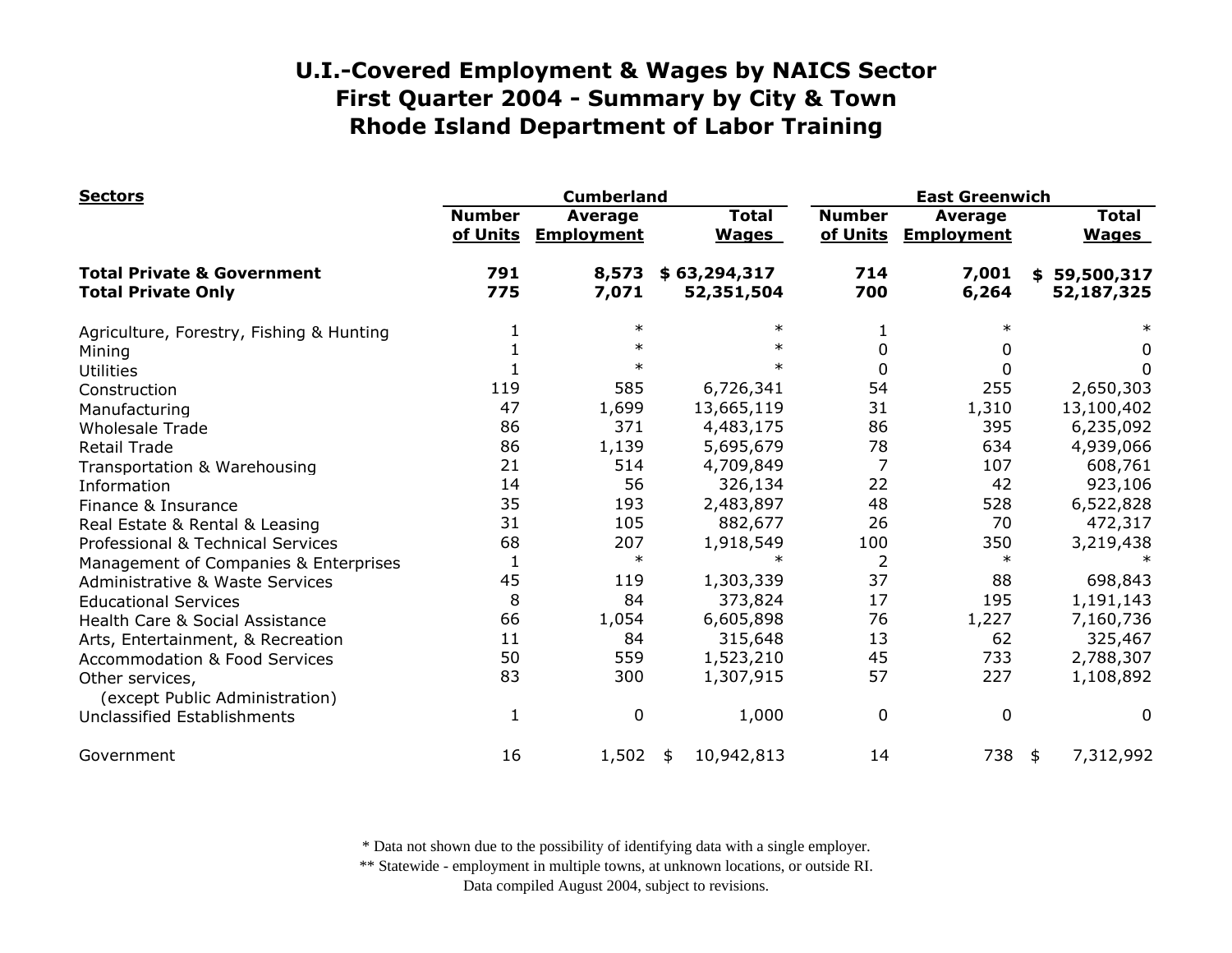| <b>Sectors</b>                                                     |                           | <b>East Providence</b>       |                              | <b>Exeter</b>             |                                     |                              |  |
|--------------------------------------------------------------------|---------------------------|------------------------------|------------------------------|---------------------------|-------------------------------------|------------------------------|--|
|                                                                    | <b>Number</b><br>of Units | Average<br><b>Employment</b> | <b>Total</b><br><b>Wages</b> | <b>Number</b><br>of Units | <b>Average</b><br><b>Employment</b> | <b>Total</b><br><b>Wages</b> |  |
| <b>Total Private &amp; Government</b><br><b>Total Private Only</b> | 1,457<br>1,437            | 21,676<br>19,844             | \$192,540,086<br>174,146,954 | 149<br>144                | 998<br>907                          | \$6,187,675<br>5,240,267     |  |
| Agriculture, Forestry, Fishing & Hunting                           | 0                         | 0                            | 0                            | 6                         | 44                                  | 212,059                      |  |
| Mining                                                             |                           | $\ast$                       |                              |                           |                                     |                              |  |
| <b>Utilities</b>                                                   | 0                         | 0                            | 0                            |                           |                                     |                              |  |
| Construction                                                       | 200                       | 1,133                        | 17,772,757                   | 31                        | 94                                  | 700,392                      |  |
| Manufacturing                                                      | 124                       | 3,132                        | 29,270,632                   | 9                         | 147                                 | 1,387,170                    |  |
| <b>Wholesale Trade</b>                                             | 130                       | 1,620                        | 18,908,849                   | 10                        | 68                                  | 453,052                      |  |
| <b>Retail Trade</b>                                                | 155                       | 2,150                        | 14,105,695                   | 14                        | 73                                  | 380,803                      |  |
| Transportation & Warehousing                                       | 26                        | 105                          | 783,970                      | 5                         | 63                                  | 290,322                      |  |
| Information                                                        | 25                        | 575                          | 8,625,098                    |                           | $\ast$                              |                              |  |
| Finance & Insurance                                                | 100                       | 2,554                        | 27,519,104                   | 0                         | 0                                   | $\Omega$                     |  |
| Real Estate & Rental & Leasing                                     | 44                        | 254                          | 1,853,569                    | 6                         | 6                                   | 61,545                       |  |
| Professional & Technical Services                                  | 141                       | 1,114                        | 12,346,253                   | 14                        | 44                                  | 435,136                      |  |
| Management of Companies & Enterprises                              | 4                         | 74                           | 496,455                      | 0                         | 0                                   | $\Omega$                     |  |
| <b>Administrative &amp; Waste Services</b>                         | 84                        | 662                          | 3,590,473                    | 14                        | 25                                  | 175,289                      |  |
| <b>Educational Services</b>                                        | 16                        | 600                          | 4,497,854                    | 1                         | $\ast$                              |                              |  |
| Health Care & Social Assistance                                    | 130                       | 3,213                        | 23,552,692                   | 9                         | 97                                  | 529,278                      |  |
| Arts, Entertainment, & Recreation                                  | 23                        | 446                          | 1,534,562                    | 4                         | 135                                 | 249,647                      |  |
| <b>Accommodation &amp; Food Services</b>                           | 101                       | 1,428                        | 4,313,969                    | 8                         | 74                                  | 229,323                      |  |
| Other services,<br>(except Public Administration)                  | 130                       | 767                          | 4,790,257                    | 12                        | 33                                  | 101,200                      |  |
| <b>Unclassified Establishments</b>                                 | $\ast$                    | $\ast$                       | $\ast$                       | $\mathbf 0$               | 0                                   | 0                            |  |
| Government                                                         | 20                        | 1,832                        | 18,393,132<br>\$             | 5                         | 92                                  | 947,408<br>\$                |  |

\* Data not shown due to the possibility of identifying data with a single employer.

\*\* Statewide - employment in multiple towns, at unknown locations, or outside RI.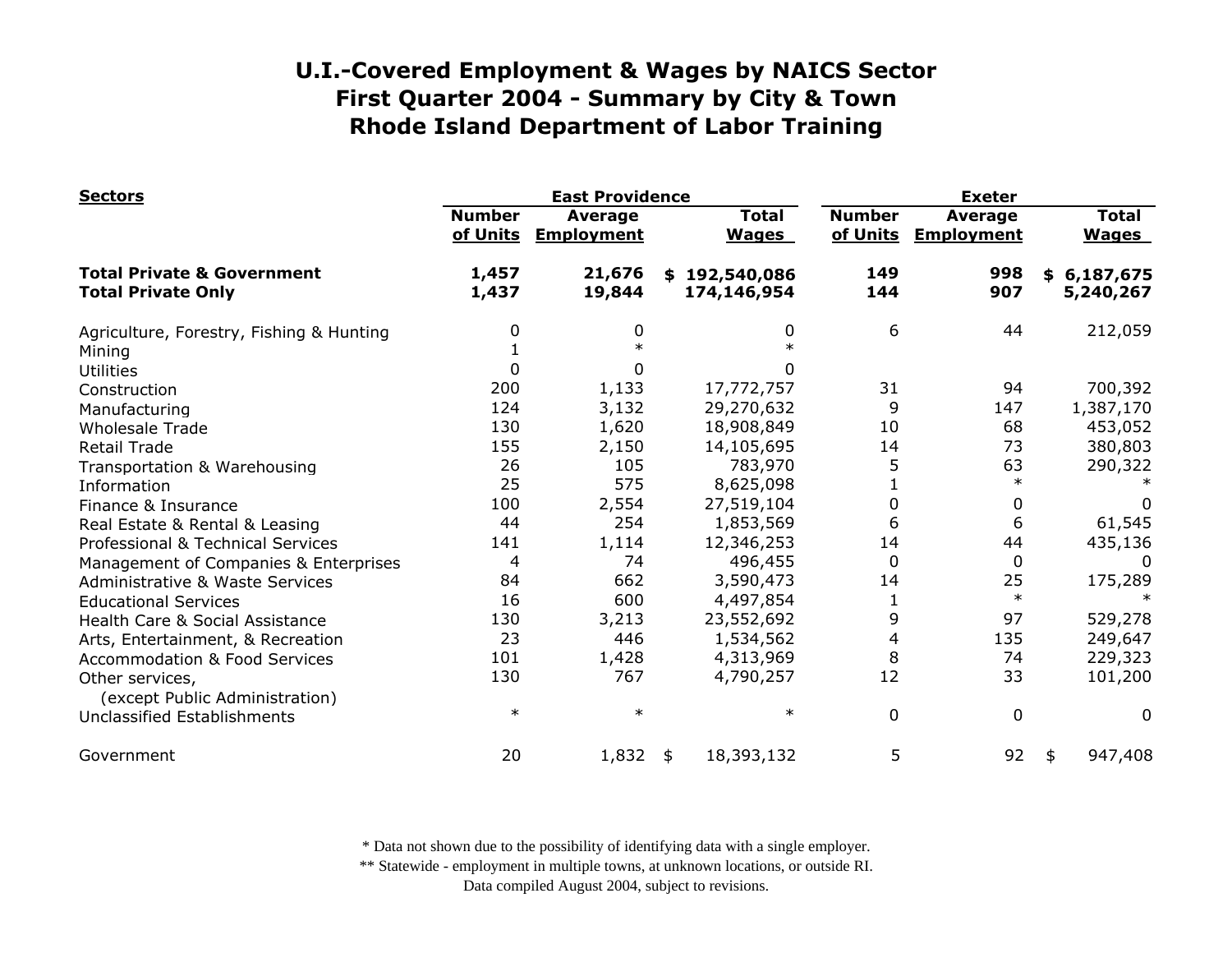| <b>Sectors</b>                                                     |                           | <b>Foster</b>                       | Glocester                    |                           |                              |    |                              |
|--------------------------------------------------------------------|---------------------------|-------------------------------------|------------------------------|---------------------------|------------------------------|----|------------------------------|
|                                                                    | <b>Number</b><br>of Units | <b>Average</b><br><b>Employment</b> | <b>Total</b><br><b>Wages</b> | <b>Number</b><br>of Units | Average<br><b>Employment</b> |    | <b>Total</b><br><b>Wages</b> |
| <b>Total Private &amp; Government</b><br><b>Total Private Only</b> | 101<br>94                 | 424<br>302                          | 2,616,480<br>\$<br>1,611,770 | 192<br>177                | 1,472<br>991                 | \$ | 9,990,117<br>5,734,504       |
| Agriculture, Forestry, Fishing & Hunting                           | 5                         | 24                                  | 91,458                       | 2                         | $\ast$                       |    |                              |
| Mining                                                             |                           | 0                                   |                              |                           | $\ast$                       |    |                              |
| <b>Utilities</b>                                                   | 0                         | 0                                   | 0                            |                           | $\ast$                       |    |                              |
| Construction                                                       | 24                        | 43                                  | 315,547                      | 44                        | 102                          |    | 666,043                      |
| Manufacturing                                                      | 4                         | 11                                  | 73,160                       |                           | 22                           |    | 148,744                      |
| <b>Wholesale Trade</b>                                             | 9                         | 20                                  | 131,257                      |                           | 9                            |    | 99,161                       |
| <b>Retail Trade</b>                                                | 6                         | 12                                  | 55,492                       | 21                        | 206                          |    | 895,159                      |
| Transportation & Warehousing                                       |                           | 27                                  | 44,335                       | 9                         | 78                           |    | 544,821                      |
| Information                                                        |                           | 15                                  | 92,354                       | 5                         | 24                           |    | 114,561                      |
| Finance & Insurance                                                |                           | $\ast$                              |                              | 6                         | 23                           |    | 266,112                      |
| Real Estate & Rental & Leasing                                     |                           | $\ast$                              |                              |                           | 3                            |    | 15,750                       |
| Professional & Technical Services                                  | 12                        | 17                                  | 182,143                      | 8                         | 11                           |    | 68,265                       |
| Management of Companies & Enterprises                              | 0                         | 0                                   | 0                            |                           | 0                            |    | $\Omega$                     |
| <b>Administrative &amp; Waste Services</b>                         | 9                         | 8                                   | 24,145                       | 14                        | 60                           |    | 431,041                      |
| <b>Educational Services</b>                                        |                           | $\Omega$                            | 0                            |                           | $\ast$                       |    |                              |
| Health Care & Social Assistance                                    | 5                         | 51                                  | 343,283                      | 11                        | 271                          |    | 1,835,678                    |
| Arts, Entertainment, & Recreation                                  |                           | $\ast$                              |                              |                           | $\ast$                       |    |                              |
| <b>Accommodation &amp; Food Services</b>                           | 6                         | 40                                  | 82,283                       | 18                        | 135                          |    | 344,537                      |
| Other services,<br>(except Public Administration)                  | 4                         | 8                                   | 27,698                       | 17                        | 31                           |    | 172,397                      |
| <b>Unclassified Establishments</b>                                 | 0                         | 0                                   | 0                            | 3                         | $\overline{2}$               |    | 5,088                        |
| Government                                                         | 7                         | 123                                 | 1,004,710<br>\$              | 15                        | 482 \$                       |    | 4,255,613                    |

\* Data not shown due to the possibility of identifying data with a single employer.

\*\* Statewide - employment in multiple towns, at unknown locations, or outside RI.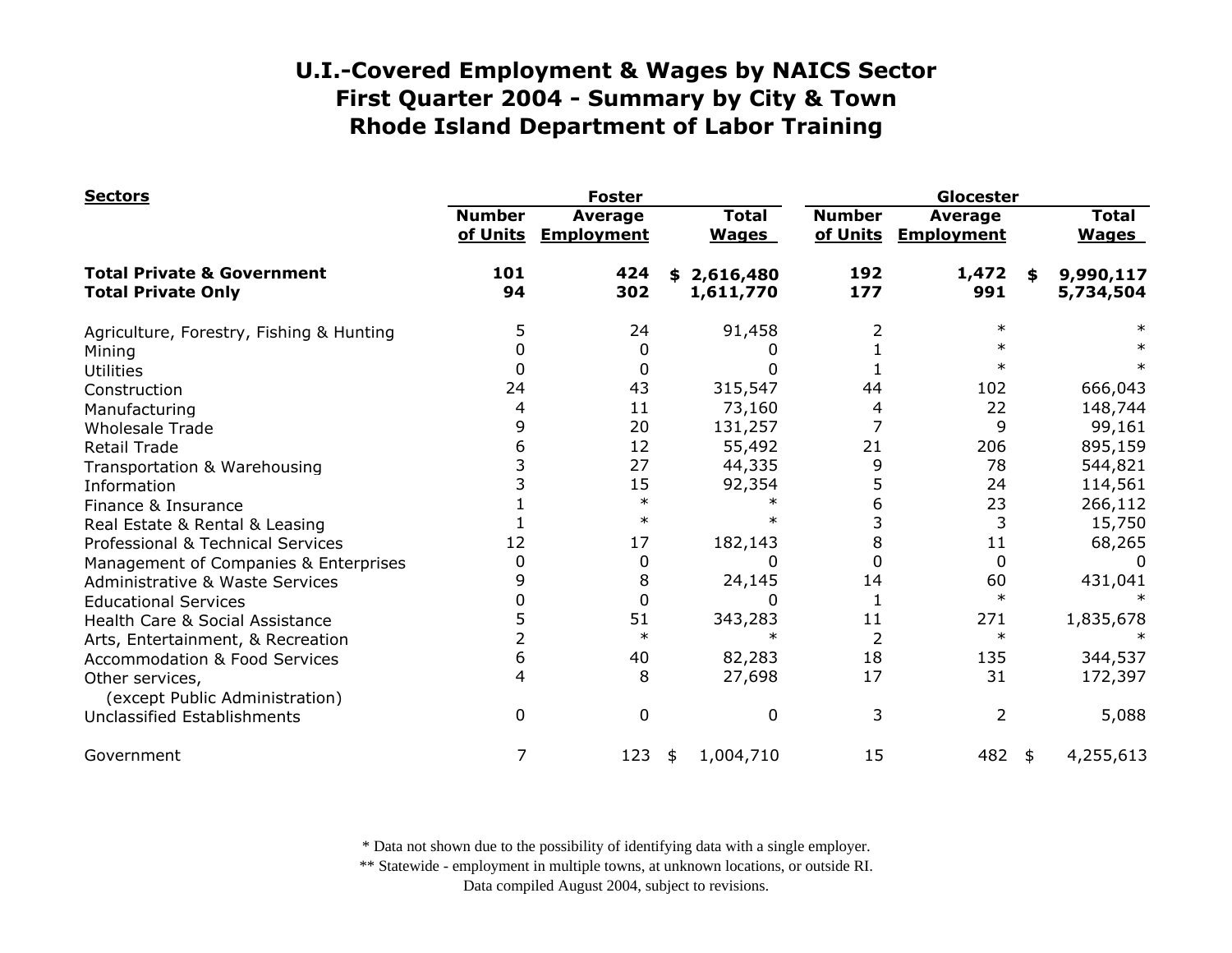| <b>Sectors</b>                                                     |                           | <b>Hopkinton</b>                    |                              | <b>Jamestown</b>          |                                     |                              |  |
|--------------------------------------------------------------------|---------------------------|-------------------------------------|------------------------------|---------------------------|-------------------------------------|------------------------------|--|
|                                                                    | <b>Number</b><br>of Units | <b>Average</b><br><b>Employment</b> | <b>Total</b><br><b>Wages</b> | <b>Number</b><br>of Units | <b>Average</b><br><b>Employment</b> | <b>Total</b><br><b>Wages</b> |  |
| <b>Total Private &amp; Government</b><br><b>Total Private Only</b> | 186<br>176                | 1,172<br>1,067                      | 8,569,890<br>\$<br>7,609,810 | 204<br>191                | 1,022<br>777                        | \$7,325,284<br>5,279,958     |  |
| Agriculture, Forestry, Fishing & Hunting                           | 5                         | 11                                  | 59,416                       |                           | 6                                   | 29,048                       |  |
| Mining                                                             |                           | $\ast$                              |                              | 0                         | 0                                   |                              |  |
| <b>Utilities</b>                                                   | 0                         | 0                                   | 0                            | 0                         | 0                                   | 0                            |  |
| Construction                                                       | 53                        | 126                                 | 957,521                      | 36                        | 79                                  | 569,309                      |  |
| Manufacturing                                                      | 14                        | 373                                 | 2,928,474                    | 4                         | 29                                  | 213,943                      |  |
| <b>Wholesale Trade</b>                                             | 9                         | 11                                  | 172,656                      | 16                        | 29                                  | 366,001                      |  |
| <b>Retail Trade</b>                                                | 19                        | 105                                 | 489,087                      | 13                        | 116                                 | 541,767                      |  |
| Transportation & Warehousing                                       |                           | $\ast$                              |                              | 5                         | 8                                   | 113,243                      |  |
| Information                                                        | 4                         | 14                                  | 61,514                       | $\overline{2}$            | $\ast$                              |                              |  |
| Finance & Insurance                                                | 3                         | 4                                   | 48,968                       | $\overline{4}$            | 18                                  | 218,732                      |  |
| Real Estate & Rental & Leasing                                     | 5                         | 10                                  | 106,772                      | 9                         | 15                                  | 106,769                      |  |
| Professional & Technical Services                                  | 10                        | 18                                  | 163,701                      | 32                        | 78                                  | 748,068                      |  |
| Management of Companies & Enterprises                              | 0                         | $\Omega$                            | 0                            | 1                         | $\ast$                              |                              |  |
| Administrative & Waste Services                                    | 9                         | 10                                  | 59,012                       | 13                        | 20                                  | 195,516                      |  |
| <b>Educational Services</b>                                        |                           | $\ast$                              |                              | $\overline{2}$            | $\ast$                              |                              |  |
| Health Care & Social Assistance                                    | 14                        | 169                                 | 975,237                      | 11                        | 120                                 | 719,148                      |  |
| Arts, Entertainment, & Recreation                                  | 7                         | 44                                  | 133,425                      | 8                         | 69                                  | 526,656                      |  |
| <b>Accommodation &amp; Food Services</b>                           | 11                        | 60                                  | 131,797                      | 11                        | 109                                 | 331,376                      |  |
| Other services,<br>(except Public Administration)                  | 10                        | 92                                  | 1,134,548                    | 20                        | 61                                  | 479,719                      |  |
| <b>Unclassified Establishments</b>                                 | 0                         | 0                                   | 0                            | 0                         | 0                                   | 0                            |  |
| Government                                                         | 10                        | 106                                 | 960,080<br>\$                | 13                        | 247                                 | 2,045,326<br>\$              |  |

\* Data not shown due to the possibility of identifying data with a single employer.

\*\* Statewide - employment in multiple towns, at unknown locations, or outside RI.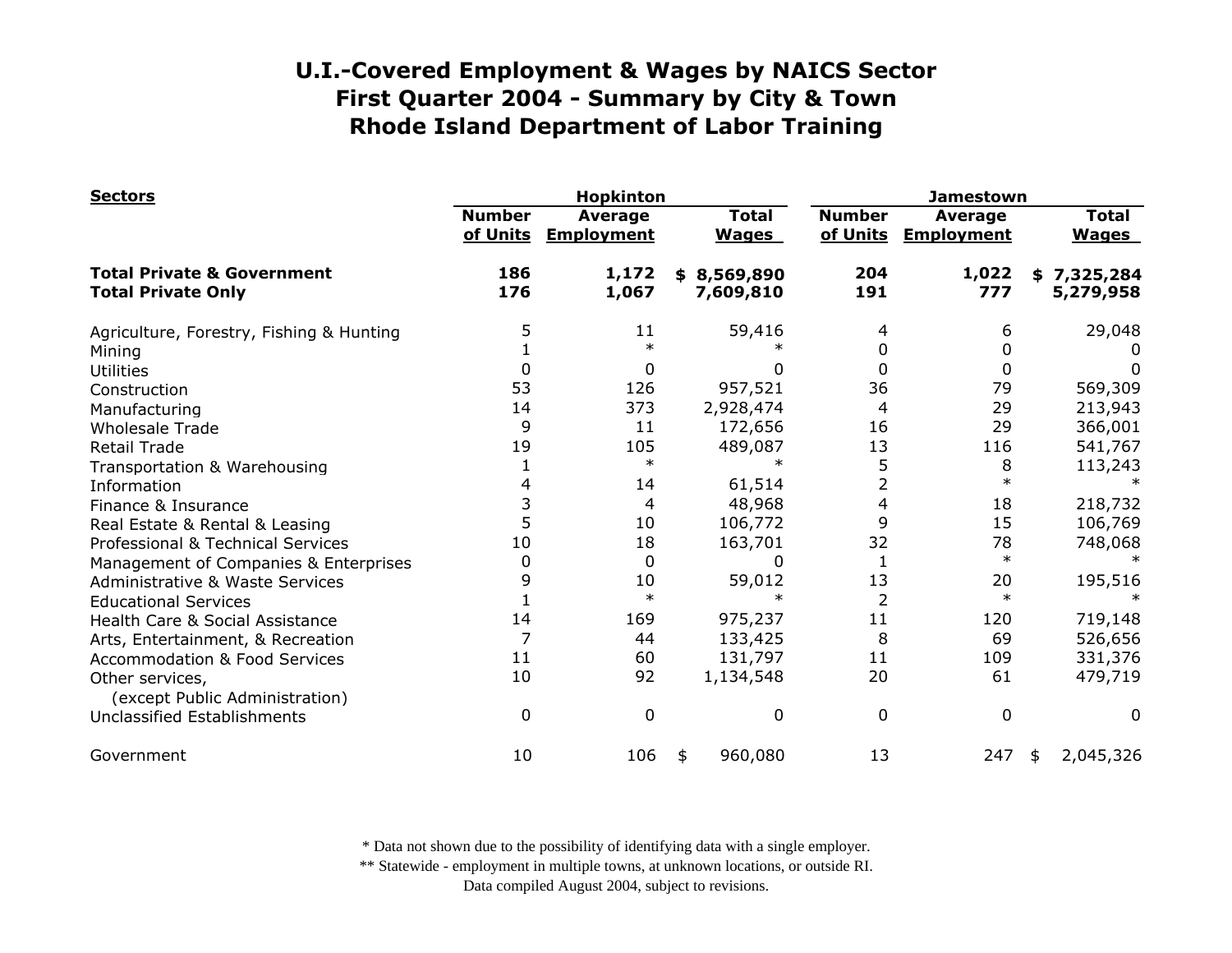| <b>Sectors</b>                                                     |                           | <b>Johnston</b>                     |                              | Lincoln                   |                                     |                              |  |
|--------------------------------------------------------------------|---------------------------|-------------------------------------|------------------------------|---------------------------|-------------------------------------|------------------------------|--|
|                                                                    | <b>Number</b><br>of Units | <b>Average</b><br><b>Employment</b> | <b>Total</b><br><b>Wages</b> | <b>Number</b><br>of Units | <b>Average</b><br><b>Employment</b> | <b>Total</b><br><b>Wages</b> |  |
| <b>Total Private &amp; Government</b><br><b>Total Private Only</b> | 1,068<br>1,056            | 11,613<br>10,468                    | \$113,049,414<br>103,754,115 | 739<br>718                | 13,724<br>12,327                    | \$131,499,354<br>117,362,232 |  |
| Agriculture, Forestry, Fishing & Hunting                           |                           | 18                                  | 54,388                       | 2                         | $\ast$                              |                              |  |
| Mining                                                             |                           | $\ast$                              |                              | 0                         | 0                                   | 0                            |  |
| <b>Utilities</b>                                                   | 2                         | $\ast$                              | ж                            |                           |                                     |                              |  |
| Construction                                                       | 177                       | 622                                 | 6,053,512                    | 95                        | 754                                 | 8,075,490                    |  |
| Manufacturing                                                      | 107                       | 1,468                               | 9,491,388                    | 55                        | 2,851                               | 24,894,611                   |  |
| <b>Wholesale Trade</b>                                             | 61                        | 439                                 | 4,936,617                    | 79                        | 444                                 | 5,674,092                    |  |
| <b>Retail Trade</b>                                                | 136                       | 1,600                               | 9,514,017                    | 61                        | 820                                 | 8,193,382                    |  |
| Transportation & Warehousing                                       | 36                        | 223                                 | 1,384,134                    | 16                        | 316                                 | 2,507,436                    |  |
| Information                                                        | 9                         | 460                                 | 16,756,255                   | 15                        | 233                                 | 2,755,991                    |  |
| Finance & Insurance                                                | 40                        | 1,159                               | 25,572,539                   | 52                        | 2,925                               | 36,440,058                   |  |
| Real Estate & Rental & Leasing                                     | 32                        | 216                                 | 1,460,209                    | 21                        | 36                                  | 257,768                      |  |
| Professional & Technical Services                                  | 53                        | 315                                 | 3,442,549                    | 90                        | 621                                 | 8,021,547                    |  |
| Management of Companies & Enterprises                              | 3                         | $\ast$                              |                              | 8                         | 98                                  | 1,198,019                    |  |
| <b>Administrative &amp; Waste Services</b>                         | 115                       | 1,146                               | 7,606,400                    | 37                        | 437                                 | 2,242,969                    |  |
| <b>Educational Services</b>                                        | 11                        | 24                                  | 171,291                      | 10                        | 46                                  | 415,128                      |  |
| Health Care & Social Assistance                                    | 93                        | 1,412                               | 10,627,779                   | 63                        | 1,055                               | 7,616,244                    |  |
| Arts, Entertainment, & Recreation                                  | 3                         | 20                                  | 80,954                       | 26                        | 920                                 | 5,009,269                    |  |
| <b>Accommodation &amp; Food Services</b>                           | 72                        | 843                                 | 2,665,715                    | 36                        | 467                                 | 1,219,235                    |  |
| Other services,<br>(except Public Administration)                  | 96                        | 471                                 | 2,609,858                    | 50                        | 185                                 | 1,080,265                    |  |
| <b>Unclassified Establishments</b>                                 | $\overline{2}$            | 4                                   | 35,000                       | 1                         | 1                                   | 7,944                        |  |
| Government                                                         | 12                        | 1,149                               | 9,295,299<br>\$              | 21                        | 1,397                               | 14,137,122<br>\$             |  |

\* Data not shown due to the possibility of identifying data with a single employer.

\*\* Statewide - employment in multiple towns, at unknown locations, or outside RI.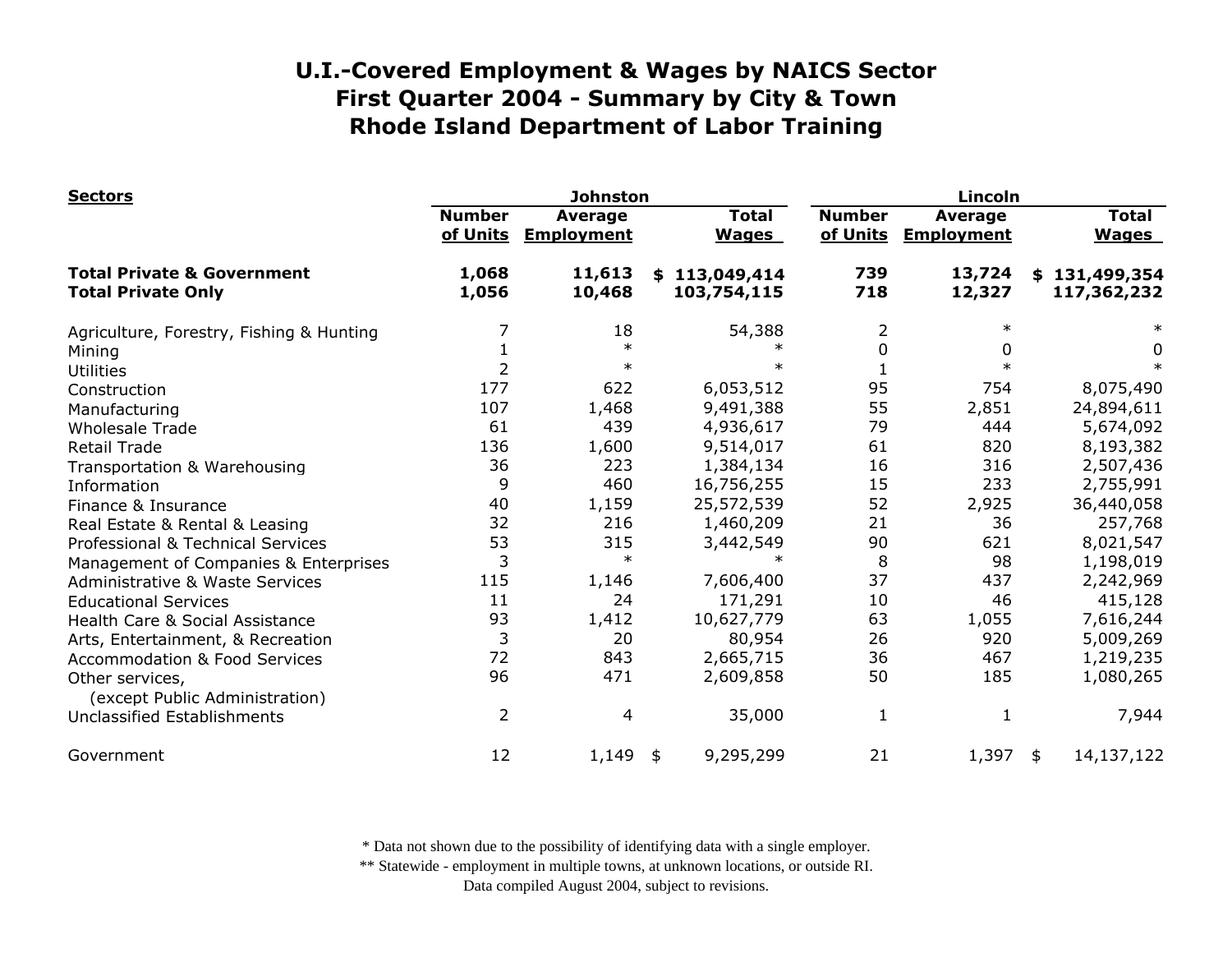| <b>Sectors</b>                                                     |                           | <b>Little Compton</b>               |                              |                           | Middletown                   |                              |  |  |
|--------------------------------------------------------------------|---------------------------|-------------------------------------|------------------------------|---------------------------|------------------------------|------------------------------|--|--|
|                                                                    | <b>Number</b><br>of Units | <b>Average</b><br><b>Employment</b> | <b>Total</b><br><b>Wages</b> | <b>Number</b><br>of Units | Average<br><b>Employment</b> | <b>Total</b><br><b>Wages</b> |  |  |
| <b>Total Private &amp; Government</b><br><b>Total Private Only</b> | 122<br>115                | 493<br>346                          | 3,351,496<br>\$<br>2,223,467 | 718<br>705                | 10,184<br>9,420              | \$93,418,468<br>84,072,177   |  |  |
| Agriculture, Forestry, Fishing & Hunting                           | 6                         |                                     | 25,402                       | 5                         | 16                           | 71,883                       |  |  |
| Mining                                                             |                           | $\ast$                              |                              |                           | $\ast$                       |                              |  |  |
| <b>Utilities</b>                                                   | 0                         | 0                                   | 0                            |                           | $\ast$                       |                              |  |  |
| Construction                                                       | 32                        | 117                                 | 883,038                      | 74                        | 361                          | 3,436,214                    |  |  |
| Manufacturing                                                      | 4                         | 22                                  | 112,944                      | 20                        | 429                          | 4,626,787                    |  |  |
| <b>Wholesale Trade</b>                                             | 3                         | $\ast$                              | $\ast$                       | 44                        | 283                          | 3,812,992                    |  |  |
| <b>Retail Trade</b>                                                | 5                         | 11                                  | 60,294                       | 89                        | 1,486                        | 8,933,796                    |  |  |
| Transportation & Warehousing                                       |                           | $\ast$                              | $\ast$                       | 5                         | 69                           | 154,272                      |  |  |
| Information                                                        |                           | $\ast$                              | $\ast$                       | 19                        | 298                          | 6,583,587                    |  |  |
| Finance & Insurance                                                |                           | $\ast$                              | $\ast$                       | 27                        | 447                          | 7,150,771                    |  |  |
| Real Estate & Rental & Leasing                                     | 3                         | 9                                   | 39,121                       | 33                        | 149                          | 1,001,784                    |  |  |
| Professional & Technical Services                                  |                           | 11                                  | 120,528                      | 89                        | 1,669                        | 24,316,793                   |  |  |
| Management of Companies & Enterprises                              |                           | $\ast$                              | $\ast$                       | 4                         | 177                          | 2,237,904                    |  |  |
| <b>Administrative &amp; Waste Services</b>                         | 14                        | 8                                   | 42,070                       | 32                        | 306                          | 2,525,566                    |  |  |
| <b>Educational Services</b>                                        | 2                         | $\ast$                              |                              | 9                         | 360                          | 2,935,561                    |  |  |
| Health Care & Social Assistance                                    | 3                         | 17                                  | 112,927                      | 77                        | 1,495                        | 8,728,179                    |  |  |
| Arts, Entertainment, & Recreation                                  | 6                         | 18                                  | 149,715                      | 14                        | 97                           | 435,287                      |  |  |
| <b>Accommodation &amp; Food Services</b>                           | 7                         | 49                                  | 131,909                      | 79                        | 1,187                        | 3,970,217                    |  |  |
| Other services,<br>(except Public Administration)                  | 16                        | 40                                  | 161,014                      | 82                        | 556                          | 2,618,410                    |  |  |
| <b>Unclassified Establishments</b>                                 | 0                         | 0                                   | $\mathbf 0$                  | $\ast$                    | $\ast$                       | $\ast$                       |  |  |
| Government                                                         | 7                         | 148                                 | 1,128,029<br>\$              | 13                        | 767                          | 9,346,291<br>\$              |  |  |

\* Data not shown due to the possibility of identifying data with a single employer.

\*\* Statewide - employment in multiple towns, at unknown locations, or outside RI.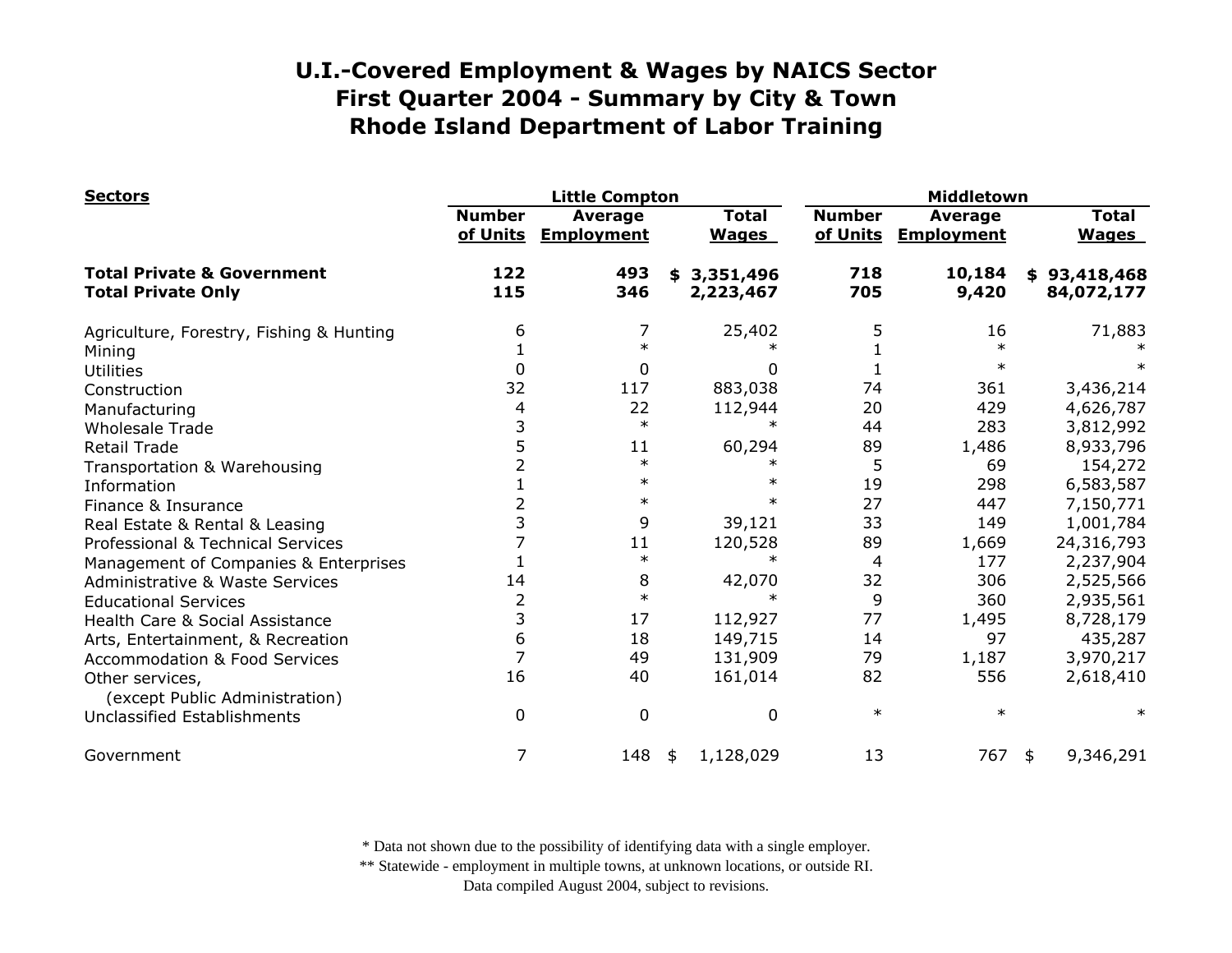| <b>Sectors</b>                                                     |                           | <b>Narragansett</b>                 |                                |                           | <b>Newport</b>                      |                              |  |  |
|--------------------------------------------------------------------|---------------------------|-------------------------------------|--------------------------------|---------------------------|-------------------------------------|------------------------------|--|--|
|                                                                    | <b>Number</b><br>of Units | <b>Average</b><br><b>Employment</b> | <b>Total</b><br><b>Wages</b>   | <b>Number</b><br>of Units | <b>Average</b><br><b>Employment</b> | <b>Total</b><br><b>Wages</b> |  |  |
| <b>Total Private &amp; Government</b><br><b>Total Private Only</b> | 491<br>472                | 3,715<br>2,735                      | 26,407,572<br>\$<br>17,066,138 | 1,266<br>1,240            | 16,033<br>10,931                    | \$169,183,944<br>78,241,695  |  |  |
| Agriculture, Forestry, Fishing & Hunting                           | 6                         | 15                                  | 159,575                        | 6                         | 40                                  | 391,776                      |  |  |
| Mining                                                             | 0                         | 0                                   |                                | 0                         |                                     |                              |  |  |
| <b>Utilities</b>                                                   | $\mathbf 0$               | 0                                   |                                | $\Omega$                  | 0                                   | 0                            |  |  |
| Construction                                                       | 51                        | 138                                 | 1,514,943                      | 100                       | 453                                 | 3,882,468                    |  |  |
| Manufacturing                                                      | 22                        | 111                                 | 1,431,203                      | 38                        | 225                                 | 1,930,257                    |  |  |
| <b>Wholesale Trade</b>                                             | 36                        | 94                                  | 968,808                        | 69                        | 158                                 | 2,137,993                    |  |  |
| <b>Retail Trade</b>                                                | 56                        | 619                                 | 3,408,610                      | 221                       | 1,445                               | 7,615,935                    |  |  |
| Transportation & Warehousing                                       | 10                        | 88                                  | 496,490                        | 34                        | 197                                 | 1,038,574                    |  |  |
| Information                                                        | 8                         | 6                                   | 168,005                        | 18                        | 262                                 | 2,543,627                    |  |  |
| Finance & Insurance                                                | 18                        | 52                                  | 741,947                        | 31                        | 142                                 | 1,475,578                    |  |  |
| Real Estate & Rental & Leasing                                     | 24                        | 71                                  | 451,157                        | 55                        | 405                                 | 3,325,713                    |  |  |
| Professional & Technical Services                                  | 44                        | 131                                 | 1,304,837                      | 162                       | 864                                 | 11,181,303                   |  |  |
| Management of Companies & Enterprises                              | $\mathbf 0$               | 0                                   | 0                              | 4                         | 27                                  | 308,752                      |  |  |
| <b>Administrative &amp; Waste Services</b>                         | 32                        | 119                                 | 807,134                        | 63                        | 400                                 | 3,407,040                    |  |  |
| <b>Educational Services</b>                                        | 3                         | 4                                   | 16,085                         | 14                        | 548                                 | 4,756,800                    |  |  |
| Health Care & Social Assistance                                    | 40                        | 340                                 | 2,316,225                      | 84                        | 1,935                               | 15,355,200                   |  |  |
| Arts, Entertainment, & Recreation                                  | 13                        | 52                                  | 305,191                        | 47                        | 704                                 | 4,495,168                    |  |  |
| <b>Accommodation &amp; Food Services</b>                           | 65                        | 695                                 | 1,947,697                      | 175                       | 2,649                               | 11,390,595                   |  |  |
| Other services,<br>(except Public Administration)                  | 43                        | 199                                 | 1,020,431                      | 118                       | 477                                 | 3,004,916                    |  |  |
| Unclassified Establishments                                        |                           | 1                                   | 7,800                          | 1                         | 0                                   | $\Omega$                     |  |  |
| Government                                                         | 19                        | 981                                 | 9,341,434<br>\$                | 26                        | 5,101                               | 90,942,249<br>\$             |  |  |

\* Data not shown due to the possibility of identifying data with a single employer.

\*\* Statewide - employment in multiple towns, at unknown locations, or outside RI.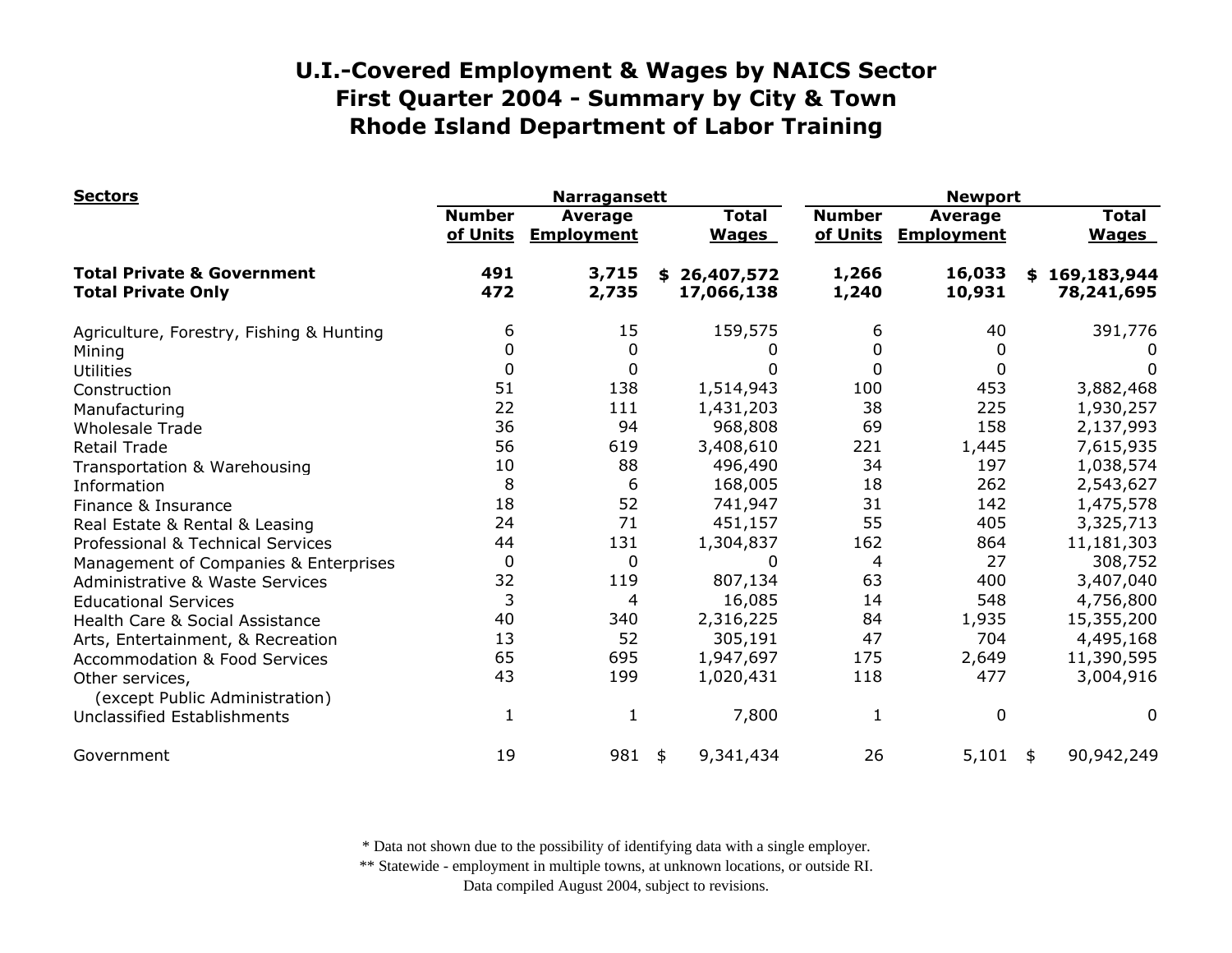| <b>Sectors</b>                                                     |                           | <b>New Shoreham</b>          |                              |                           | <b>North Kingstown</b>              |                              |  |  |
|--------------------------------------------------------------------|---------------------------|------------------------------|------------------------------|---------------------------|-------------------------------------|------------------------------|--|--|
|                                                                    | <b>Number</b><br>of Units | Average<br><b>Employment</b> | <b>Total</b><br><b>Wages</b> | <b>Number</b><br>of Units | <b>Average</b><br><b>Employment</b> | <b>Total</b><br><b>Wages</b> |  |  |
| <b>Total Private &amp; Government</b><br><b>Total Private Only</b> | 203<br>187                | 425<br>320                   | \$3,424,558<br>2,531,033     | 972<br>954                | 13,151<br>11,416                    | \$119,249,795<br>101,476,479 |  |  |
| Agriculture, Forestry, Fishing & Hunting                           |                           | $\ast$                       |                              | 8                         | 29                                  | 479,799                      |  |  |
| Mining                                                             | 0                         | 0                            | 0                            | 0                         |                                     | O                            |  |  |
| <b>Utilities</b>                                                   |                           | $\ast$                       |                              | $\overline{2}$            |                                     |                              |  |  |
| Construction                                                       | 24                        | 70                           | 745,035                      | 118                       | 324                                 | 2,927,061                    |  |  |
| Manufacturing                                                      | 5                         |                              | 72,483                       | 68                        | 4,323                               | 48,906,061                   |  |  |
| <b>Wholesale Trade</b>                                             | $\overline{2}$            | $\ast$                       |                              | 108                       | 331                                 | 4,736,075                    |  |  |
| <b>Retail Trade</b>                                                | 41                        | 48                           | 338,273                      | 104                       | 1,923                               | 12,472,232                   |  |  |
| Transportation & Warehousing                                       | 3                         | 8                            | 24,465                       | 27                        | 324                                 | 2,044,030                    |  |  |
| Information                                                        | 5                         | 9                            | 52,356                       | 27                        | 148                                 | 1,508,645                    |  |  |
| Finance & Insurance                                                | $\overline{2}$            | $\ast$                       |                              | 49                        | 336                                 | 4,588,340                    |  |  |
| Real Estate & Rental & Leasing                                     | 12                        | 20                           | 145,648                      | 27                        | 83                                  | 485,517                      |  |  |
| Professional & Technical Services                                  | 6                         | 3                            | 28,032                       | 118                       | 299                                 | 3,810,810                    |  |  |
| Management of Companies & Enterprises                              |                           | $\ast$                       | $\ast$                       | 6                         | 426                                 | 3,988,849                    |  |  |
| <b>Administrative &amp; Waste Services</b>                         | 11                        | 23                           | 125,467                      | 55                        | 278                                 | 1,514,906                    |  |  |
| <b>Educational Services</b>                                        |                           | $\ast$                       |                              | 14                        | 75                                  | 524,751                      |  |  |
| Health Care & Social Assistance                                    | $\overline{2}$            | $\ast$                       | $\ast$                       | 62                        | 991                                 | 6,066,042                    |  |  |
| Arts, Entertainment, & Recreation                                  | 9                         | 4                            | 23,786                       | 27                        | 156                                 | 971,836                      |  |  |
| <b>Accommodation &amp; Food Services</b>                           | 47                        | 77                           | 442,764                      | 62                        | 830                                 | 2,103,517                    |  |  |
| Other services,<br>(except Public Administration)                  | 14                        | 19                           | 90,611                       | 71                        | 390                                 | 2,035,658                    |  |  |
| Unclassified Establishments                                        | $\mathbf 0$               | $\Omega$                     | $\Omega$                     | $\ast$                    | $\ast$                              | $\ast$                       |  |  |
| Government                                                         | 16                        | 106                          | 893,525<br>\$                | 18                        | 1,735                               | 17,773,316<br>\$             |  |  |

\* Data not shown due to the possibility of identifying data with a single employer.

\*\* Statewide - employment in multiple towns, at unknown locations, or outside RI.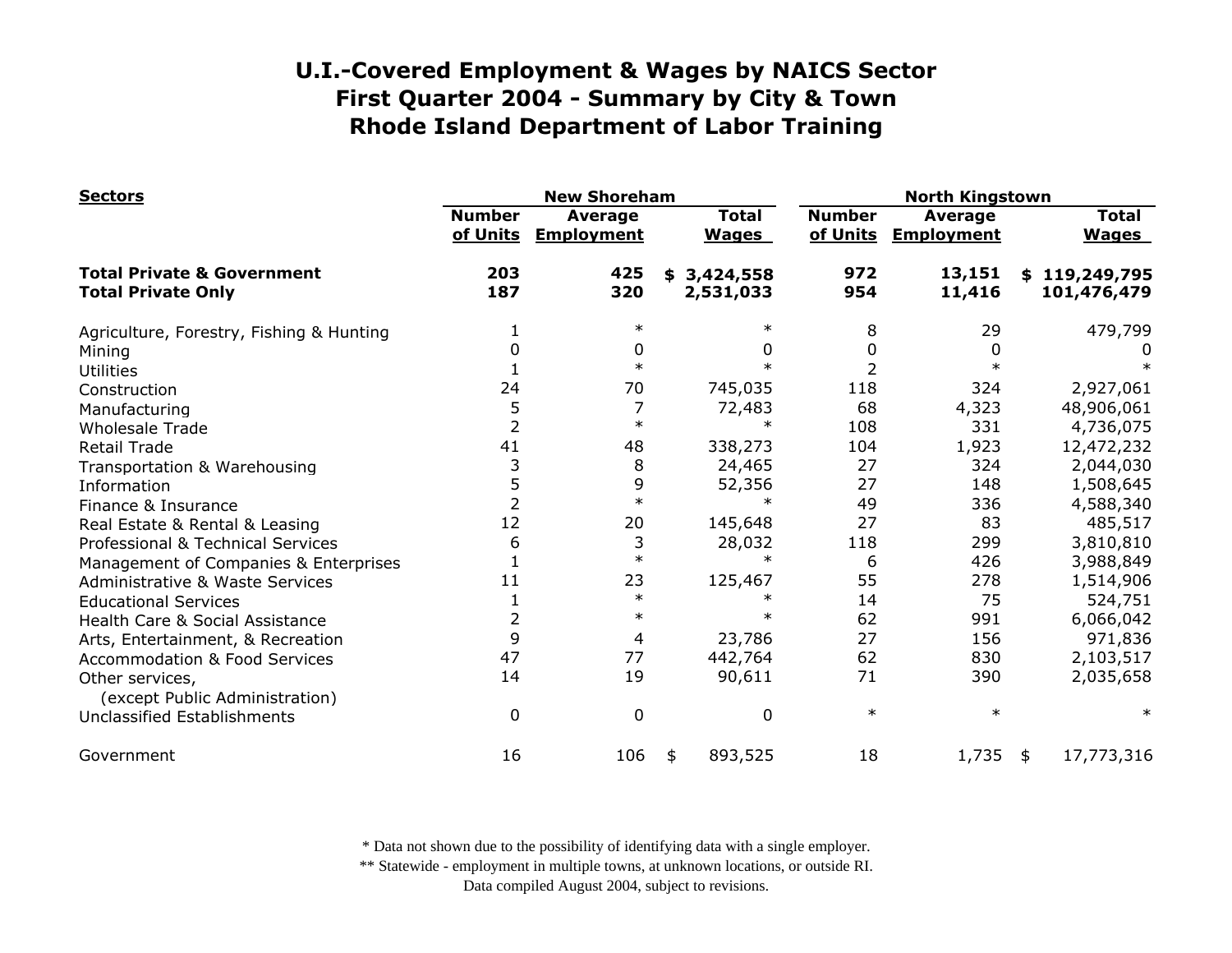| <b>Sectors</b>                                                     |                           | <b>North Providence</b>      |                              | <b>North Smithfield</b>   |                                     |                              |  |
|--------------------------------------------------------------------|---------------------------|------------------------------|------------------------------|---------------------------|-------------------------------------|------------------------------|--|
|                                                                    | <b>Number</b><br>of Units | Average<br><b>Employment</b> | <b>Total</b><br><b>Wages</b> | <b>Number</b><br>of Units | <b>Average</b><br><b>Employment</b> | <b>Total</b><br><b>Wages</b> |  |
| <b>Total Private &amp; Government</b><br><b>Total Private Only</b> | 732<br>722                | 8,580<br>7,638               | \$63,720,341<br>50,807,985   | 351<br>340                | 4,105<br>3,687                      | \$29,002,127<br>25,917,280   |  |
| Agriculture, Forestry, Fishing & Hunting                           | 0                         | 0                            | 0                            | 3                         | 7                                   | 18,376                       |  |
| Mining                                                             | 0                         | 0                            | 0                            | 2                         | $\ast$                              |                              |  |
| <b>Utilities</b>                                                   | 0                         |                              | 0                            | $\overline{0}$            | 0                                   | 0                            |  |
| Construction                                                       | 67                        | 246                          | 2,447,795                    | 57                        | 297                                 | 2,880,995                    |  |
| Manufacturing                                                      | 58                        | 639                          | 4,477,819                    | 33                        | 624                                 | 5,067,574                    |  |
| <b>Wholesale Trade</b>                                             | 42                        | 138                          | 1,338,377                    | 29                        | 167                                 | 1,951,210                    |  |
| <b>Retail Trade</b>                                                | 100                       | 1,180                        | 6,665,690                    | 38                        | 628                                 | 4,105,534                    |  |
| Transportation & Warehousing                                       | 16                        | 152                          | 823,054                      | 10                        | 186                                 | 1,004,113                    |  |
| Information                                                        | 10                        | 30                           | 325,145                      | 4                         | 15                                  | 88,160                       |  |
| Finance & Insurance                                                | 40                        | 352                          | 2,834,241                    | 12                        | 76                                  | 780,431                      |  |
| Real Estate & Rental & Leasing                                     | 26                        | 94                           | 636,883                      | 11                        | 27                                  | 130,852                      |  |
| Professional & Technical Services                                  | 55                        | 280                          | 2,645,403                    | 35                        | 245                                 | 2,475,251                    |  |
| Management of Companies & Enterprises                              | $\mathbf{1}$              | $\ast$                       | $\ast$                       | $\mathbf 0$               | 0                                   | $\Omega$                     |  |
| Administrative & Waste Services                                    | 52                        | 381                          | 1,745,308                    | 10                        | 28                                  | 165,356                      |  |
| <b>Educational Services</b>                                        | 10                        | 17                           | 46,158                       | 3                         | 5                                   | 10,880                       |  |
| Health Care & Social Assistance                                    | 80                        | 2,777                        | 22,171,592                   | 37                        | 825                                 | 5,224,177                    |  |
| Arts, Entertainment, & Recreation                                  | 6                         | 157                          | 287,118                      | 5                         | 16                                  | 92,132                       |  |
| <b>Accommodation &amp; Food Services</b>                           | 72                        | 824                          | 2,404,705                    | 20                        | 418                                 | 1,157,602                    |  |
| Other services,<br>(except Public Administration)                  | 87                        | 354                          | 1,852,787                    | 31                        | 87                                  | 393,889                      |  |
| Unclassified Establishments                                        | $\ast$                    | $\ast$                       | $\ast$                       | $\ast$                    | $\ast$                              | $\ast$                       |  |
| Government                                                         | 10                        | 942                          | 12,912,356<br>\$             | 11                        | 417                                 | 3,084,847<br>\$              |  |

\* Data not shown due to the possibility of identifying data with a single employer.

\*\* Statewide - employment in multiple towns, at unknown locations, or outside RI.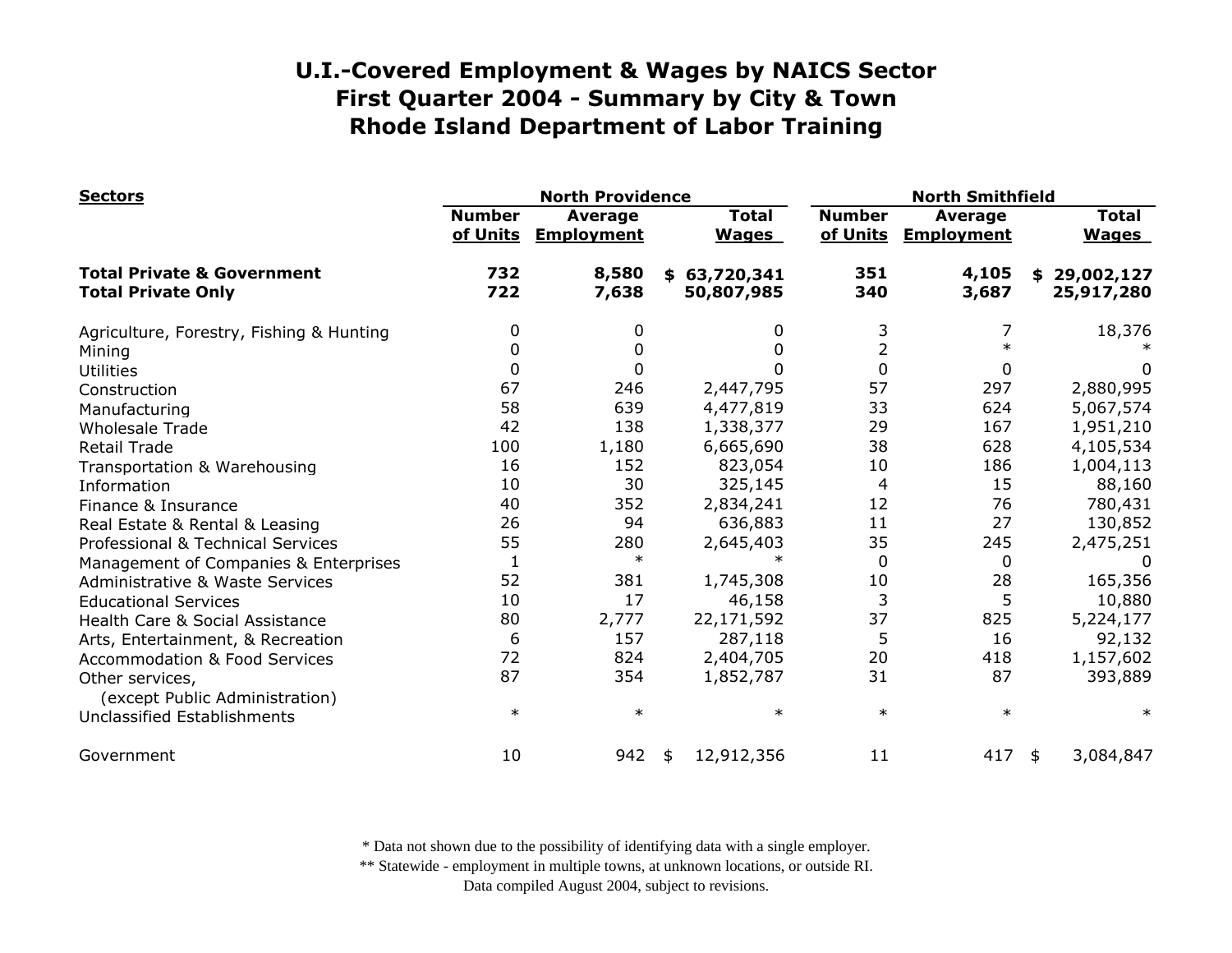| <b>Sectors</b>                                                     |                           | <b>Pawtucket</b>                    |                                  | Portsmouth                |                                     |                              |  |
|--------------------------------------------------------------------|---------------------------|-------------------------------------|----------------------------------|---------------------------|-------------------------------------|------------------------------|--|
|                                                                    | <b>Number</b><br>of Units | <b>Average</b><br><b>Employment</b> | <b>Total</b><br><b>Wages</b>     | <b>Number</b><br>of Units | <b>Average</b><br><b>Employment</b> | <b>Total</b><br><b>Wages</b> |  |
| <b>Total Private &amp; Government</b><br><b>Total Private Only</b> | 1,555<br>1,529            | 27,730<br>25,093                    | 267,871,570<br>\$<br>232,991,041 | 489<br>475                | 5,462<br>4,797                      | \$62,198,292<br>55,405,258   |  |
| Agriculture, Forestry, Fishing & Hunting                           | 0                         | 0                                   | 0                                | 17                        | 35                                  | 201,772                      |  |
| Mining                                                             | 0                         | 0                                   | 0                                | $\mathbf 0$               | 0                                   | 0                            |  |
| <b>Utilities</b>                                                   | 3                         | 12                                  | 178,920                          |                           | $\ast$                              |                              |  |
| Construction                                                       | 161                       | 998                                 | 9,837,464                        | 83                        | 323                                 | 2,856,975                    |  |
| Manufacturing                                                      | 195                       | 6,694                               | 54,200,822                       | 39                        | 2,249                               | 37,220,157                   |  |
| <b>Wholesale Trade</b>                                             | 94                        | 574                                 | 5,832,674                        | 35                        | 95                                  | 911,434                      |  |
| <b>Retail Trade</b>                                                | 202                       | 2,254                               | 13,240,059                       | 55                        | 405                                 | 2,269,385                    |  |
| Transportation & Warehousing                                       | 36                        | 417                                 | 3,780,337                        | 8                         | 59                                  | 193,798                      |  |
| Information                                                        | 25                        | 968                                 | 11,677,280                       | 10                        | 51                                  | 1,104,303                    |  |
| Finance & Insurance                                                | 50                        | 1,067                               | 9,115,528                        | 20                        | 101                                 | 1,253,092                    |  |
| Real Estate & Rental & Leasing                                     | 45                        | 321                                 | 2,962,317                        | 13                        | 48                                  | 218,478                      |  |
| Professional & Technical Services                                  | 112                       | 490                                 | 4,069,068                        | 50                        | 132                                 | 1,202,236                    |  |
| Management of Companies & Enterprises                              | 8                         | 1,304                               | 52,928,574                       | $\overline{2}$            | $\ast$                              |                              |  |
| <b>Administrative &amp; Waste Services</b>                         | 92                        | 1,687                               | 7,294,274                        | 20                        | 77                                  | 465,462                      |  |
| <b>Educational Services</b>                                        | 21                        | 343                                 | 2,075,855                        | 8                         | 213                                 | 2,024,824                    |  |
| Health Care & Social Assistance                                    | 170                       | 4,990                               | 43,422,802                       | 28                        | 364                                 | 2,093,591                    |  |
| Arts, Entertainment, & Recreation                                  | 10                        | 153                                 | 780,552                          | 11                        | 81                                  | 519,426                      |  |
| <b>Accommodation &amp; Food Services</b>                           | 134                       | 1,415                               | 4,063,046                        | 31                        | 388                                 | 1,738,171                    |  |
| Other services,                                                    | 169                       | 1,406                               | 7,531,469                        | 44                        | 174                                 | 1,090,718                    |  |
| (except Public Administration)                                     |                           |                                     |                                  |                           |                                     |                              |  |
| Unclassified Establishments                                        | $\overline{2}$            | 0                                   | $\Omega$                         | $\mathbf{0}$              | $\mathbf 0$                         | $\Omega$                     |  |
| Government                                                         | 26                        | 2,638                               | 34,880,529<br>\$                 | 14                        | 666                                 | 6,793,034<br>\$              |  |

\* Data not shown due to the possibility of identifying data with a single employer.

\*\* Statewide - employment in multiple towns, at unknown locations, or outside RI.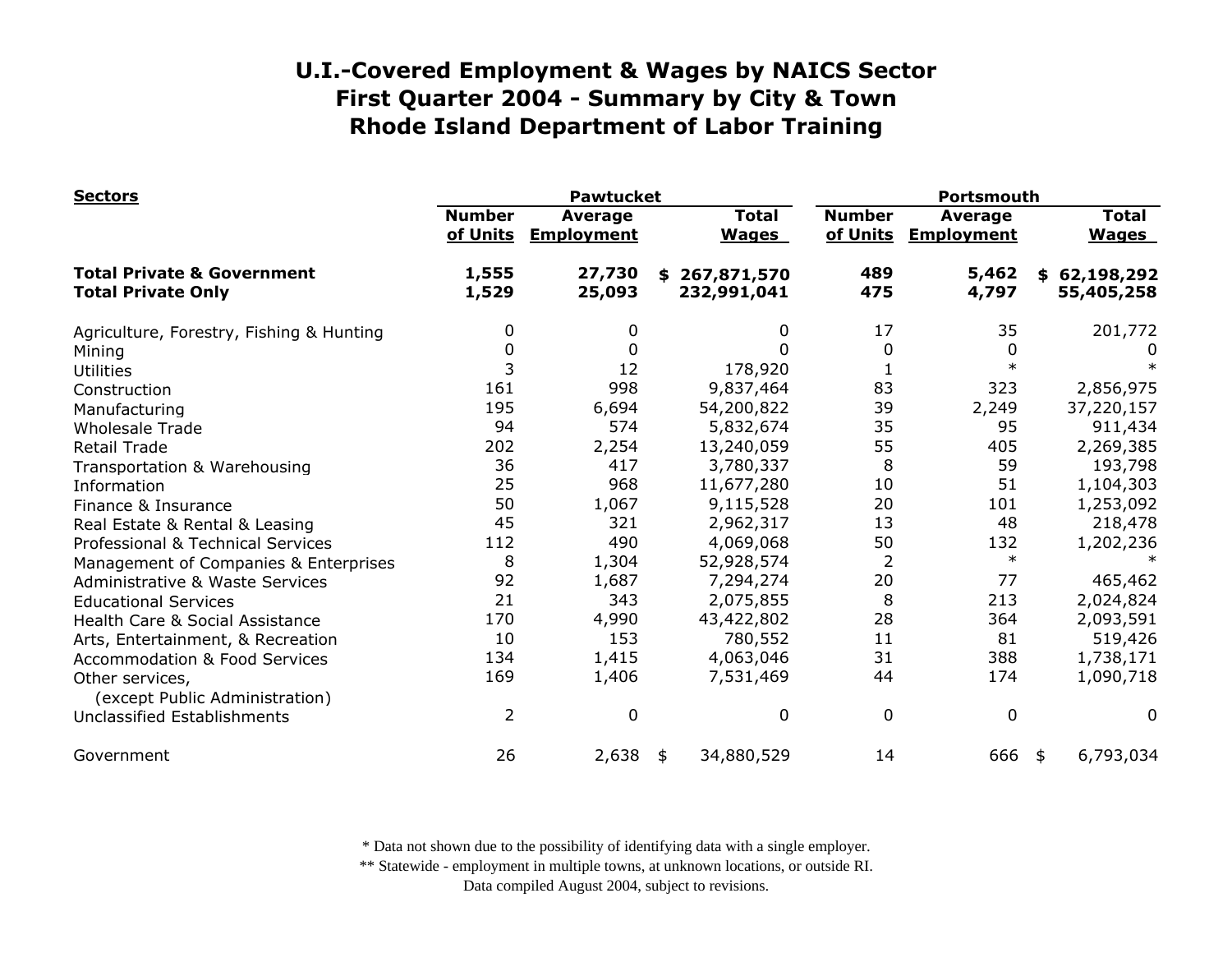| <b>Sectors</b>                                                     | <b>Providence</b>         |                                     |    |                                  | <b>Richmond</b>           |                                     |                              |                         |
|--------------------------------------------------------------------|---------------------------|-------------------------------------|----|----------------------------------|---------------------------|-------------------------------------|------------------------------|-------------------------|
|                                                                    | <b>Number</b><br>of Units | <b>Average</b><br><b>Employment</b> |    | <b>Total</b><br><b>Wages</b>     | <b>Number</b><br>of Units | <b>Average</b><br><b>Employment</b> | <b>Total</b><br><b>Wages</b> |                         |
| <b>Total Private &amp; Government</b><br><b>Total Private Only</b> | 5,646<br>5,536            | 112,366<br>95,117                   |    | \$1,226,784,613<br>1,003,730,089 | 139<br>130                | 1,913<br>1,213                      | \$                           | 14,053,158<br>7,514,244 |
| Agriculture, Forestry, Fishing & Hunting                           |                           |                                     |    |                                  | 3                         | 12                                  |                              | 130,160                 |
| Mining                                                             |                           | <sup>0</sup>                        |    |                                  |                           | $\ast$                              |                              |                         |
| <b>Utilities</b>                                                   | 6                         | 621                                 |    | 10,058,511                       | 0                         | 0                                   |                              | 0                       |
| Construction                                                       | 295                       | 2,487                               |    | 33,376,427                       | 18                        | 52                                  |                              | 376,117                 |
| Manufacturing                                                      | 409                       | 7,132                               |    | 56,599,782                       | $\overline{7}$            | 202                                 |                              | 1,708,474               |
| <b>Wholesale Trade</b>                                             | 294                       | 2,462                               |    | 30,303,525                       | 10                        | 43                                  |                              | 620,560                 |
| Retail Trade                                                       | 665                       | 7,293                               |    | 41,291,298                       | 21                        | 344                                 |                              | 1,748,135               |
| Transportation & Warehousing                                       | 66                        | 671                                 |    | 5,686,821                        |                           | $\ast$                              |                              |                         |
| Information                                                        | 138                       | 4,032                               |    | 79,261,055                       | $\overline{2}$            | $\ast$                              |                              |                         |
| Finance & Insurance                                                | 326                       | 6,444                               |    | 146,132,139                      | 5                         | 57                                  |                              | 534,265                 |
| Real Estate & Rental & Leasing                                     | 194                       | 1,434                               |    | 13,441,137                       | 4                         | 12                                  |                              | 29,727                  |
| Professional & Technical Services                                  | 883                       | 6,093                               |    | 77,826,122                       | 6                         | 22                                  |                              | 150,661                 |
| Management of Companies & Enterprises                              | 39                        | 1,901                               |    | 56,538,356                       | $\Omega$                  | 0                                   |                              | $\Omega$                |
| <b>Administrative &amp; Waste Services</b>                         | 335                       | 7,726                               |    | 43,394,307                       | 8                         | 23                                  |                              | 173,940                 |
| <b>Educational Services</b>                                        | 97                        | 10,187                              |    | 101,291,454                      | 0                         | 0                                   |                              |                         |
| Health Care & Social Assistance                                    | 566                       | 23,569                              |    | 242,805,341                      | 10                        | 92                                  |                              | 609,400                 |
| Arts, Entertainment, & Recreation                                  | 54                        | 986                                 |    | 4,425,627                        | 6                         | 62                                  |                              | 220,561                 |
| <b>Accommodation &amp; Food Services</b>                           | 506                       | 7,834                               |    | 32,070,238                       | 16                        | 208                                 |                              | 535,956                 |
| Other services,<br>(except Public Administration)                  | 654                       | 4,238                               |    | 29,109,422                       | 12                        | 43                                  |                              | 202,766                 |
| Unclassified Establishments                                        | $\ast$                    | $\ast$                              |    | $\ast$                           | 0                         | $\overline{0}$                      |                              | 0                       |
| Government                                                         | 110                       | 17,250                              | \$ | 223,054,524                      | 9                         | 699                                 | \$                           | 6,538,914               |

\* Data not shown due to the possibility of identifying data with a single employer.

\*\* Statewide - employment in multiple towns, at unknown locations, or outside RI.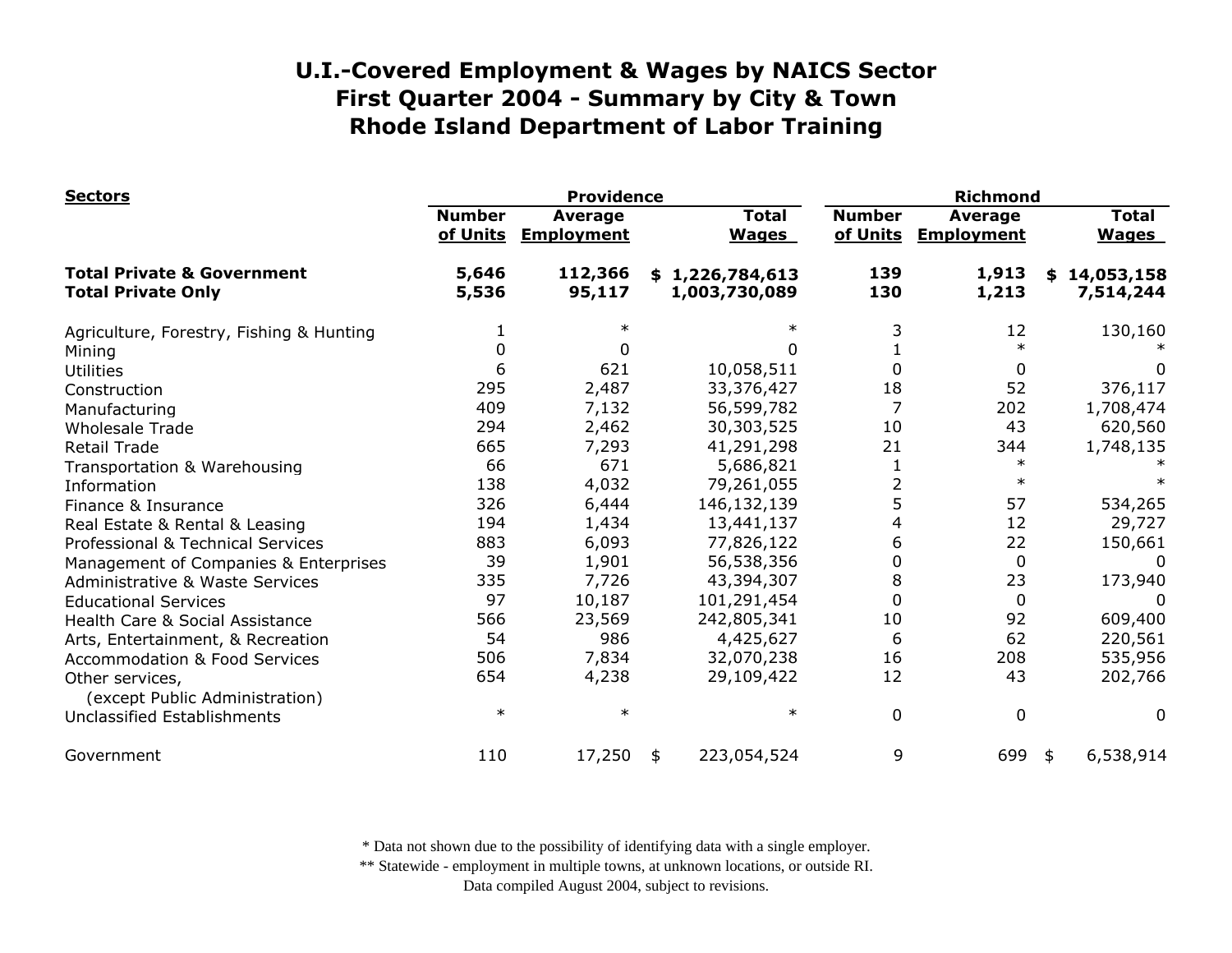| <b>Sectors</b>                                                     |                           | <b>Scituate</b>                     |                              | <b>Smithfield</b>         |                                     |                              |  |
|--------------------------------------------------------------------|---------------------------|-------------------------------------|------------------------------|---------------------------|-------------------------------------|------------------------------|--|
|                                                                    | <b>Number</b><br>of Units | <b>Average</b><br><b>Employment</b> | <b>Total</b><br><b>Wages</b> | <b>Number</b><br>of Units | <b>Average</b><br><b>Employment</b> | <b>Total</b><br><b>Wages</b> |  |
| <b>Total Private &amp; Government</b><br><b>Total Private Only</b> | 254<br>243                | 1,583<br>1,004                      | \$12,633,026<br>6,315,318    | 781<br>766                | 11,919<br>11,087                    | \$113,499,628<br>107,022,290 |  |
| Agriculture, Forestry, Fishing & Hunting                           | 9                         | 10                                  | 59,094                       |                           | 3                                   | 13,325                       |  |
| Mining                                                             | 0                         | 0                                   |                              |                           |                                     |                              |  |
| <b>Utilities</b>                                                   | 0                         | 0                                   | 0                            | $\Omega$                  |                                     | 0                            |  |
| Construction                                                       | 54                        | 106                                 | 1,067,437                    | 121                       | 770                                 | 9,010,670                    |  |
| Manufacturing                                                      | 12                        | 67                                  | 429,532                      | 79                        | 1,179                               | 11,118,905                   |  |
| <b>Wholesale Trade</b>                                             | 18                        | 40                                  | 437,284                      | 79                        | 727                                 | 9,341,509                    |  |
| <b>Retail Trade</b>                                                | 23                        | 236                                 | 1,242,573                    | 108                       | 2,260                               | 12,248,025                   |  |
| Transportation & Warehousing                                       | 18                        | 57                                  | 327,354                      | 13                        | 143                                 | 1,042,880                    |  |
| Information                                                        | 4                         | 33                                  | 149,157                      | 12                        | 179                                 | 1,248,402                    |  |
| Finance & Insurance                                                | 7                         | 34                                  | 188,250                      | 35                        | 1,598                               | 35,539,348                   |  |
| Real Estate & Rental & Leasing                                     | $\overline{7}$            | 14                                  | 128,437                      | 14                        | 74                                  | 779,950                      |  |
| Professional & Technical Services                                  | 23                        | 65                                  | 542,610                      | 64                        | 316                                 | 3,084,219                    |  |
| Management of Companies & Enterprises                              |                           |                                     |                              | 2                         | $\ast$                              |                              |  |
| <b>Administrative &amp; Waste Services</b>                         | 20                        | 75                                  | 419,613                      | 40                        | 255                                 | 2,322,285                    |  |
| <b>Educational Services</b>                                        | 3                         | 12                                  | 77,720                       | 9                         | 698                                 | 7,597,400                    |  |
| Health Care & Social Assistance                                    | 14                        | 132                                 | 696,079                      | 45                        | 1,271                               | 7,390,925                    |  |
| Arts, Entertainment, & Recreation                                  | 0                         | 0                                   | 0                            | 9                         | 41                                  | 134,496                      |  |
| <b>Accommodation &amp; Food Services</b>                           | 9                         | 58                                  | 180,879                      | 65                        | 1,203                               | 3,742,873                    |  |
| Other services,                                                    | 22                        | 65                                  | 369,299                      | 65                        | 319                                 | 1,495,976                    |  |
| (except Public Administration)                                     |                           |                                     |                              |                           |                                     |                              |  |
| Unclassified Establishments                                        | $\Omega$                  | $\boldsymbol{0}$                    | 0                            | 1                         | 9                                   | 44,221                       |  |
| Government                                                         | 11                        | 580                                 | 6,317,708<br>\$              | 15                        | 831                                 | 6,477,338<br>\$              |  |

\* Data not shown due to the possibility of identifying data with a single employer.

\*\* Statewide - employment in multiple towns, at unknown locations, or outside RI.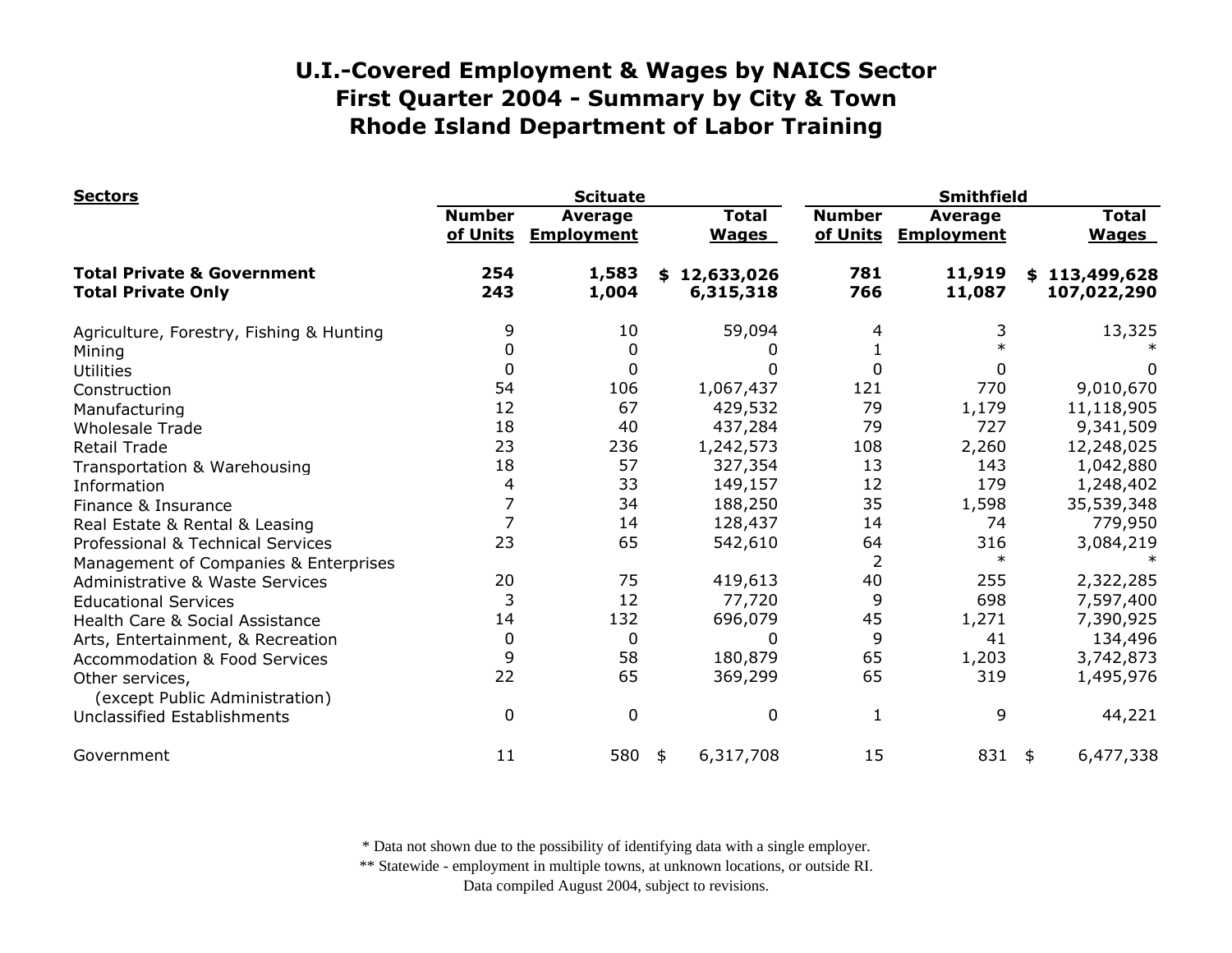| <b>Sectors</b>                                                     | <b>South Kingstown</b>    |                                     |                              |                             | <b>Tiverton</b>           |                                     |                              |                            |
|--------------------------------------------------------------------|---------------------------|-------------------------------------|------------------------------|-----------------------------|---------------------------|-------------------------------------|------------------------------|----------------------------|
|                                                                    | <b>Number</b><br>of Units | <b>Average</b><br><b>Employment</b> | <b>Total</b><br><b>Wages</b> |                             | <b>Number</b><br>of Units | <b>Average</b><br><b>Employment</b> | <b>Total</b><br><b>Wages</b> |                            |
| <b>Total Private &amp; Government</b><br><b>Total Private Only</b> | 985<br>965                | 12,391<br>8,762                     |                              | \$108,120,742<br>70,462,001 | 398<br>383                | 2,457<br>1,981                      |                              | \$17,173,710<br>13,376,095 |
| Agriculture, Forestry, Fishing & Hunting                           | 19                        | 60                                  |                              | 767,949                     | 11                        | 23                                  |                              | 84,993                     |
| Mining                                                             |                           | $\ast$                              |                              |                             | 3                         | 27                                  |                              | 255,778                    |
| <b>Utilities</b>                                                   | $\overline{2}$            | $\ast$                              |                              | $\ast$                      |                           | $\ast$                              |                              |                            |
| Construction                                                       | 125                       | 383                                 |                              | 3,121,828                   | 55                        | 170                                 |                              | 1,398,766                  |
| Manufacturing                                                      | 29                        | 867                                 |                              | 10,597,794                  | 15                        | 77                                  |                              | 467,640                    |
| <b>Wholesale Trade</b>                                             | 78                        | 623                                 |                              | 10,165,657                  | 31                        | 114                                 |                              | 1,072,494                  |
| <b>Retail Trade</b>                                                | 114                       | 1,479                               |                              | 8,993,318                   | 58                        | 567                                 |                              | 4,166,601                  |
| Transportation & Warehousing                                       | 13                        | 106                                 |                              | 488,561                     | 13                        | 61                                  |                              | 458,690                    |
| Information                                                        | 19                        | 139                                 |                              | 1,452,348                   | 3                         | 2                                   |                              | 33,220                     |
| Finance & Insurance                                                | 37                        | 273                                 |                              | 3,586,556                   | 12                        | 44                                  |                              | 371,210                    |
| Real Estate & Rental & Leasing                                     | 31                        | 73                                  |                              | 569,380                     | 12                        | 24                                  |                              | 181,913                    |
| Professional & Technical Services                                  | 96                        | 326                                 |                              | 3,239,822                   | 38                        | 138                                 |                              | 1,504,187                  |
| Management of Companies & Enterprises                              | $\overline{2}$            | $\ast$                              |                              | $\ast$                      | $\overline{2}$            | $\ast$                              |                              |                            |
| <b>Administrative &amp; Waste Services</b>                         | 59                        | 190                                 |                              | 1,414,133                   | 29                        | 56                                  |                              | 332,663                    |
| <b>Educational Services</b>                                        | 22                        | 224                                 |                              | 1,363,506                   | $\mathbf{1}$              | $\ast$                              |                              |                            |
| Health Care & Social Assistance                                    | 95                        | 2,110                               |                              | 16,917,355                  | 26                        | 351                                 |                              | 1,905,558                  |
| Arts, Entertainment, & Recreation                                  | 27                        | 143                                 |                              | 707,576                     | 5                         | 14                                  |                              | 65,212                     |
| <b>Accommodation &amp; Food Services</b>                           | 95                        | 977                                 |                              | 2,842,232                   | 25                        | 177                                 |                              | 487,426                    |
| Other services,                                                    | 101                       | 756                                 |                              | 3,615,054                   | 43                        | 134                                 |                              | 577,068                    |
| (except Public Administration)                                     |                           |                                     |                              |                             |                           |                                     |                              |                            |
| Unclassified Establishments                                        | 0                         | 0                                   |                              | 0                           | $\mathbf 0$               | $\mathbf 0$                         |                              | 0                          |
| Government                                                         | 20                        | 3,628                               | \$                           | 37,658,741                  | 15                        | 476                                 | \$                           | 3,797,615                  |

\* Data not shown due to the possibility of identifying data with a single employer.

\*\* Statewide - employment in multiple towns, at unknown locations, or outside RI.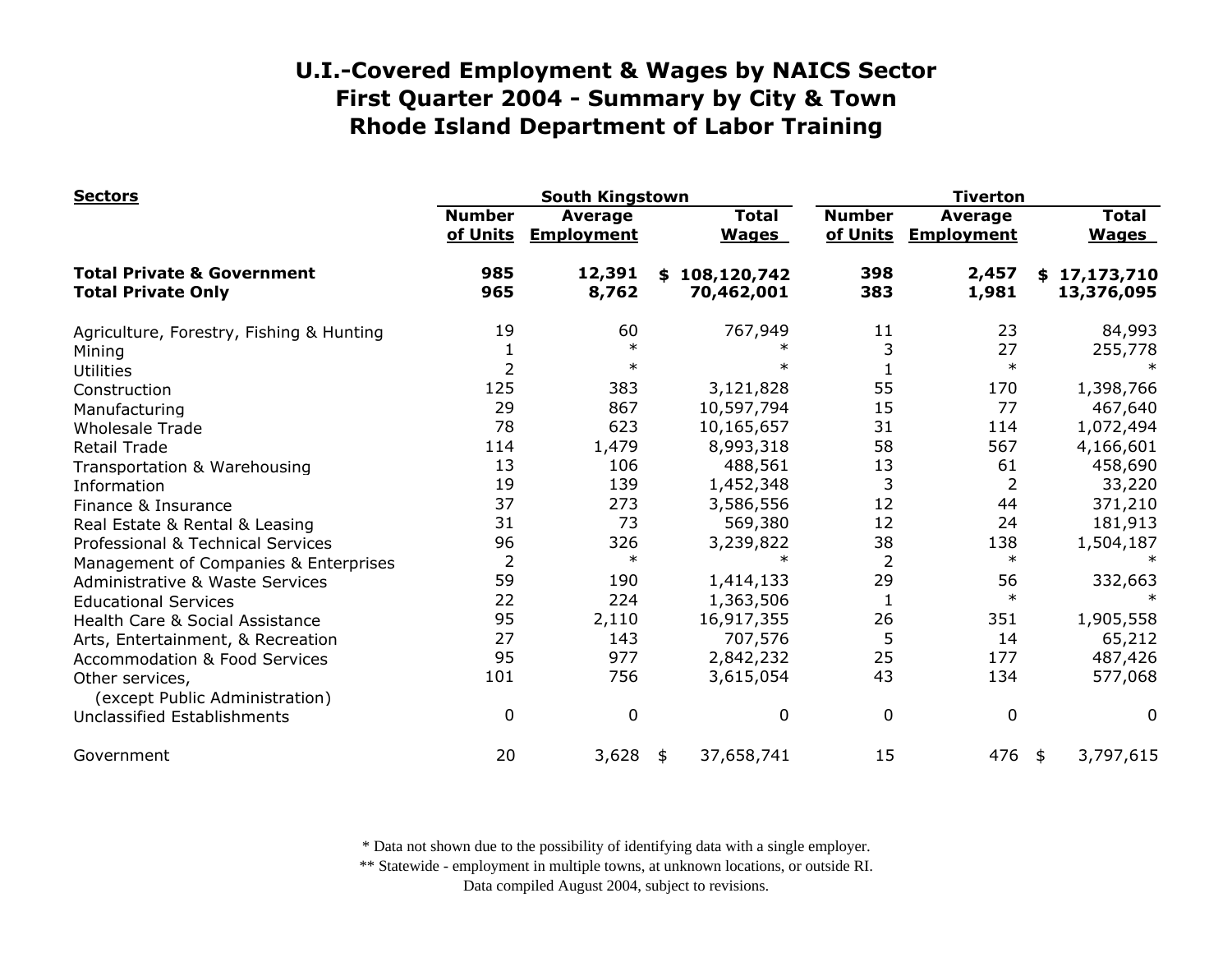| <b>Sectors</b>                                                     |                           | <b>Warren</b>                       |                                | <b>Warwick</b>            |                                     |                              |  |
|--------------------------------------------------------------------|---------------------------|-------------------------------------|--------------------------------|---------------------------|-------------------------------------|------------------------------|--|
|                                                                    | <b>Number</b><br>of Units | <b>Average</b><br><b>Employment</b> | <b>Total</b><br><b>Wages</b>   | <b>Number</b><br>of Units | <b>Average</b><br><b>Employment</b> | <b>Total</b><br><b>Wages</b> |  |
| <b>Total Private &amp; Government</b><br><b>Total Private Only</b> | 373<br>364                | 4,182<br>4,021                      | 29,445,038<br>\$<br>27,348,525 | 3,288<br>3,257            | 51,428<br>46,499                    | \$423,654,363<br>369,493,578 |  |
| Agriculture, Forestry, Fishing & Hunting                           | 2                         | $\ast$                              | $\ast$                         |                           | 8                                   | 20,745                       |  |
| Mining                                                             | 0                         | 0                                   | 0                              |                           |                                     |                              |  |
| <b>Utilities</b>                                                   | 0                         | 0                                   | 0                              |                           |                                     |                              |  |
| Construction                                                       | 42                        | 112                                 | 821,546                        | 312                       | 1,878                               | 21,343,258                   |  |
| Manufacturing                                                      | 48                        | 1,185                               | 9,671,758                      | 217                       | 4,756                               | 47,405,015                   |  |
| <b>Wholesale Trade</b>                                             | 24                        | 270                                 | 4,414,142                      | 281                       | 1,897                               | 20,810,538                   |  |
| <b>Retail Trade</b>                                                | 48                        | 256                                 | 1,165,817                      | 473                       | 8,512                               | 47,749,617                   |  |
| Transportation & Warehousing                                       | 9                         | 315                                 | 1,573,732                      | 105                       | 2,425                               | 17,363,798                   |  |
| Information                                                        | $\overline{4}$            | 46                                  | 295,327                        | 44                        | 544                                 | 6,899,131                    |  |
| Finance & Insurance                                                | 14                        | 222                                 | 1,579,265                      | 212                       | 3,401                               | 44,084,121                   |  |
| Real Estate & Rental & Leasing                                     | 8                         | 15                                  | 84,067                         | 133                       | 1,358                               | 11,366,265                   |  |
| Professional & Technical Services                                  | 20                        | 65                                  | 591,106                        | 359                       | 1,670                               | 17,718,136                   |  |
| Management of Companies & Enterprises                              | $\overline{2}$            | $\ast$                              | $\ast$                         | 17                        | 1,563                               | 26,311,673                   |  |
| <b>Administrative &amp; Waste Services</b>                         | 21                        | 106                                 | 636,945                        | 191                       | 2,936                               | 15,631,507                   |  |
| <b>Educational Services</b>                                        | 5                         | 60                                  | 381,064                        | 29                        | 844                                 | 6,585,950                    |  |
| Health Care & Social Assistance                                    | 33                        | 584                                 | 3,740,179                      | 315                       | 7,542                               | 58,288,323                   |  |
| Arts, Entertainment, & Recreation                                  | 4                         | 31                                  | 72,766                         | 36                        | 418                                 | 1,957,188                    |  |
| <b>Accommodation &amp; Food Services</b>                           | 41                        | 633                                 | 1,704,603                      | 249                       | 5,090                               | 16,689,859                   |  |
| Other services,<br>(except Public Administration)                  | 38                        | 116                                 | 562,754                        | 277                       | 1,648                               | 9,137,874                    |  |
| Unclassified Establishments                                        | 1                         | $\mathbf{1}$                        | 9,200                          | $\overline{2}$            | 5                                   | 52,798                       |  |
| Government                                                         | 9                         | 160                                 | 2,096,513<br>\$                | 31                        | 4,929                               | 54,160,785<br>\$             |  |

\* Data not shown due to the possibility of identifying data with a single employer.

\*\* Statewide - employment in multiple towns, at unknown locations, or outside RI.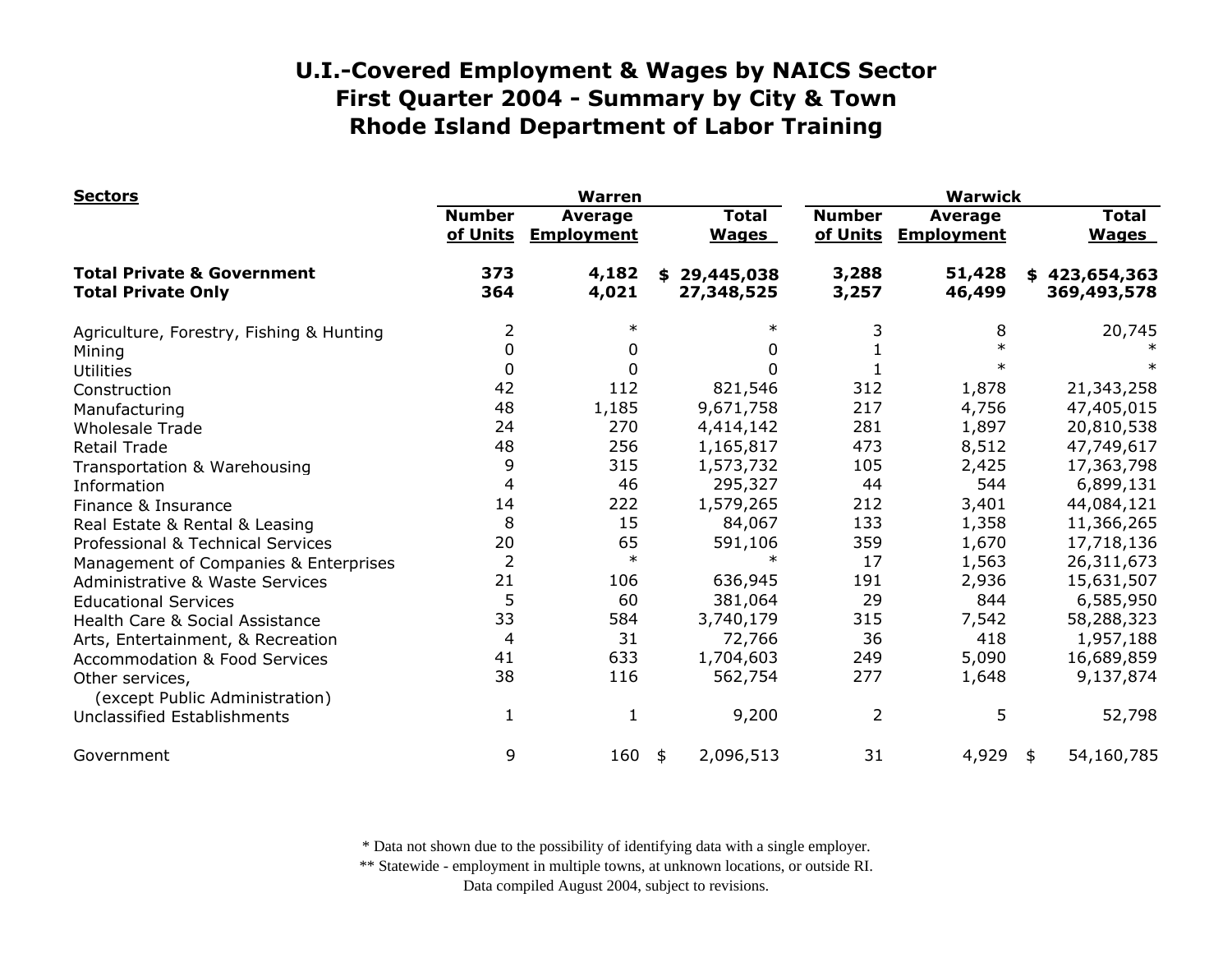| <b>Sectors</b>                                                     |                           | Westerly                            |                              |                           | <b>West Greenwich</b>               |                              |  |  |
|--------------------------------------------------------------------|---------------------------|-------------------------------------|------------------------------|---------------------------|-------------------------------------|------------------------------|--|--|
|                                                                    | <b>Number</b><br>of Units | <b>Average</b><br><b>Employment</b> | <b>Total</b><br><b>Wages</b> | <b>Number</b><br>of Units | <b>Average</b><br><b>Employment</b> | <b>Total</b><br><b>Wages</b> |  |  |
| <b>Total Private &amp; Government</b><br><b>Total Private Only</b> | 857<br>836                | 9,263<br>8,137                      | \$71,110,061<br>61,097,561   | 192<br>184                | 4,242<br>3,791                      | \$83,970,974<br>80,062,715   |  |  |
| Agriculture, Forestry, Fishing & Hunting                           | 3                         | 8                                   | 35,522                       |                           |                                     | 1,191                        |  |  |
| Mining                                                             |                           | $\ast$                              |                              |                           |                                     |                              |  |  |
| <b>Utilities</b>                                                   | 2                         | $\ast$                              | $\ast$                       | 0                         | 0                                   | 0                            |  |  |
| Construction                                                       | 105                       | 357                                 | 3,152,102                    | 43                        | 308                                 | 5,676,734                    |  |  |
| Manufacturing                                                      | 32                        | 859                                 | 8,623,762                    | 11                        | 1,442                               | 42,648,638                   |  |  |
| <b>Wholesale Trade</b>                                             | 27                        | 59                                  | 677,204                      | 16                        | 227                                 | 3,566,580                    |  |  |
| <b>Retail Trade</b>                                                | 142                       | 2,129                               | 11,691,911                   | 9                         | 69                                  | 304,719                      |  |  |
| Transportation & Warehousing                                       | 13                        | 43                                  | 286,089                      | 10                        | 185                                 | 1,755,911                    |  |  |
| Information                                                        | 13                        | 251                                 | 2,749,120                    | 3                         | 7                                   | 82,244                       |  |  |
| Finance & Insurance                                                | 28                        | 316                                 | 3,478,268                    | 5                         | 33                                  | 522,456                      |  |  |
| Real Estate & Rental & Leasing                                     | 25                        | 100                                 | 529,882                      | $\overline{2}$            | $\ast$                              |                              |  |  |
| Professional & Technical Services                                  | 73                        | 218                                 | 1,758,714                    | 26                        | 1,075                               | 23,071,939                   |  |  |
| Management of Companies & Enterprises                              | 3                         | 274                                 | 4,547,278                    | 0                         | 0                                   |                              |  |  |
| <b>Administrative &amp; Waste Services</b>                         | 42                        | 140                                 | 764,571                      | 22                        | 129                                 | 1,170,417                    |  |  |
| <b>Educational Services</b>                                        | 6                         | 58                                  | 244,843                      | 2                         | $\ast$                              |                              |  |  |
| Health Care & Social Assistance                                    | 103                       | 1,781                               | 16,474,127                   |                           | 78                                  | 433,128                      |  |  |
| Arts, Entertainment, & Recreation                                  | 29                        | 127                                 | 861,346                      | $\overline{2}$            | $\ast$                              | $\ast$                       |  |  |
| <b>Accommodation &amp; Food Services</b>                           | 101                       | 947                                 | 3,188,118                    | 12                        | 176                                 | 573,004                      |  |  |
| Other services,<br>(except Public Administration)                  | 87                        | 445                                 | 1,813,254                    | 9                         | 17                                  | 91,851                       |  |  |
| Unclassified Establishments                                        | 1                         | 1                                   | 3,000                        | 1                         | 1                                   | 3,000                        |  |  |
| Government                                                         | 21                        | 1,126                               | 10,012,500<br>\$             | 8                         | 453                                 | 3,908,259<br>\$              |  |  |

\* Data not shown due to the possibility of identifying data with a single employer.

\*\* Statewide - employment in multiple towns, at unknown locations, or outside RI.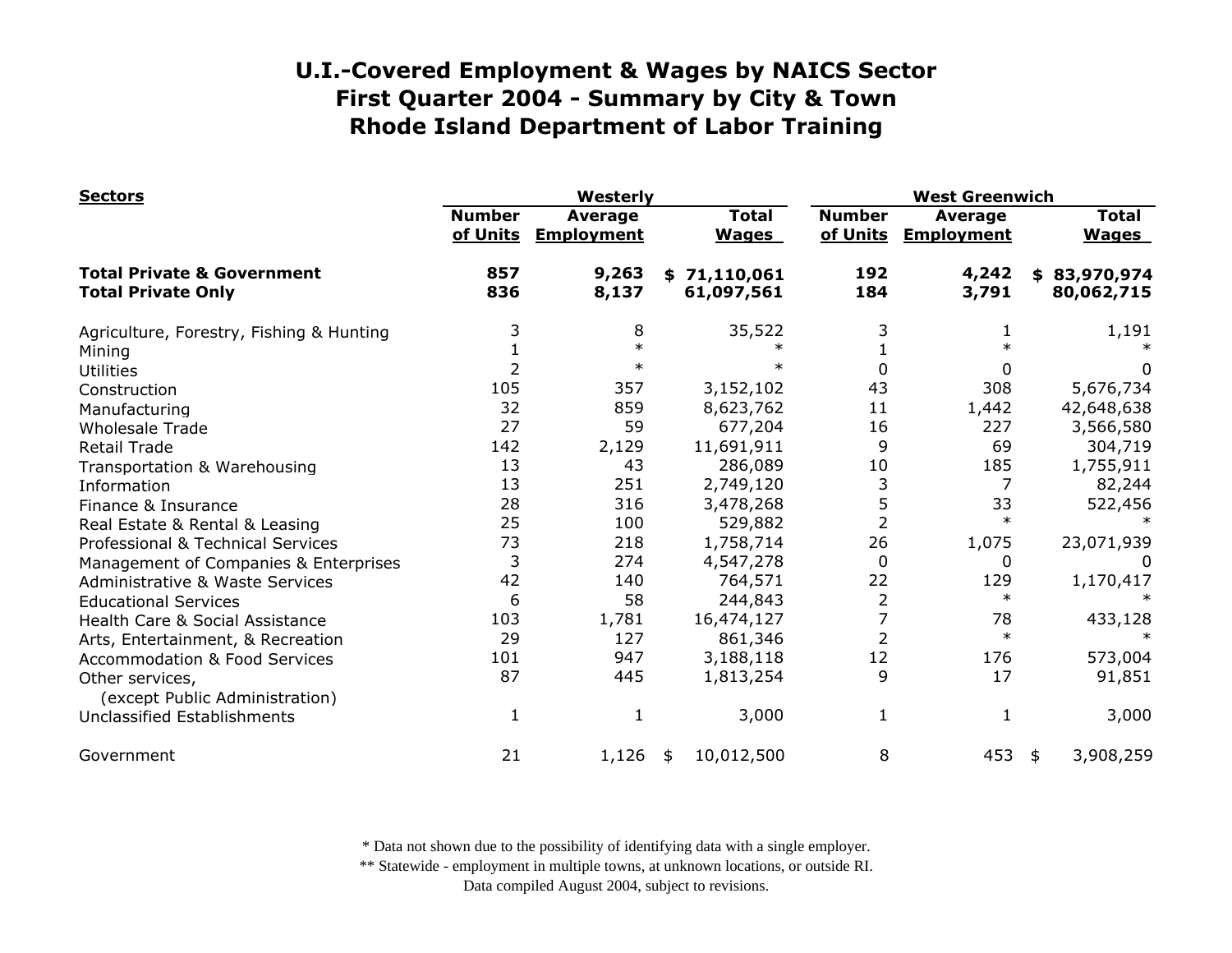| <b>Sectors</b>                                                     |                           | <b>West Warwick</b>                 |                              | Woonsocket                |                                     |                              |  |
|--------------------------------------------------------------------|---------------------------|-------------------------------------|------------------------------|---------------------------|-------------------------------------|------------------------------|--|
|                                                                    | <b>Number</b><br>of Units | <b>Average</b><br><b>Employment</b> | <b>Total</b><br><b>Wages</b> | <b>Number</b><br>of Units | <b>Average</b><br><b>Employment</b> | <b>Total</b><br><b>Wages</b> |  |
| <b>Total Private &amp; Government</b><br><b>Total Private Only</b> | 623<br>607                | 9,309<br>8,204                      | \$80,452,389<br>68,431,960   | 873<br>854                | 14,780<br>12,984                    | \$156,273,076<br>137,337,166 |  |
| Agriculture, Forestry, Fishing & Hunting                           | 0                         | 0                                   | 0                            |                           |                                     |                              |  |
| Mining                                                             |                           | $\ast$                              | $\ast$                       | <sup>0</sup>              |                                     | 0                            |  |
| <b>Utilities</b>                                                   | 0                         | 0                                   | 0                            |                           |                                     |                              |  |
| Construction                                                       | 86                        | 259                                 | 2,090,194                    | 72                        | 301                                 | 2,480,597                    |  |
| Manufacturing                                                      | 42                        | 1,775                               | 17,486,536                   | 79                        | 1,377                               | 11,878,129                   |  |
| <b>Wholesale Trade</b>                                             | 38                        | 374                                 | 4,147,711                    | 56                        | 270                                 | 2,801,029                    |  |
| <b>Retail Trade</b>                                                | 99                        | 1,287                               | 8,022,736                    | 132                       | 2,065                               | 13,273,401                   |  |
| Transportation & Warehousing                                       | 12                        | 304                                 | 2,055,889                    | 17                        | 792                                 | 6,192,604                    |  |
| Information                                                        | 5                         | 820                                 | 8,916,052                    | 8                         | 55                                  | 636,911                      |  |
| Finance & Insurance                                                | 22                        | 865                                 | 8,391,728                    | 29                        | 279                                 | 3,057,839                    |  |
| Real Estate & Rental & Leasing                                     | 20                        | 68                                  | 372,197                      | 29                        | 91                                  | 544,930                      |  |
| Professional & Technical Services                                  | 39                        | 185                                 | 5,676,934                    | 60                        | 197                                 | 1,933,373                    |  |
| Management of Companies & Enterprises                              | $\mathbf{1}$              | $\ast$                              | $\ast$                       | 6                         | 1,695                               | 59,200,908                   |  |
| Administrative & Waste Services                                    | 32                        | 152                                 | 751,522                      | 38                        | 429                                 | 2,816,033                    |  |
| <b>Educational Services</b>                                        | 8                         | 58                                  | 261,300                      | 16                        | 373                                 | 2,996,173                    |  |
| Health Care & Social Assistance                                    | 44                        | 773                                 | 5,543,115                    | 100                       | 3,250                               | 23,065,041                   |  |
| Arts, Entertainment, & Recreation                                  | 9                         | 56                                  | 272,744                      | 11                        | 64                                  | 426,232                      |  |
| <b>Accommodation &amp; Food Services</b>                           | 69                        | 880                                 | 2,499,116                    | 100                       | 1,121                               | 3,099,445                    |  |
| Other services,<br>(except Public Administration)                  | 80                        | 346                                 | 1,606,366                    | 98                        | 554                                 | 2,197,754                    |  |
| Unclassified Establishments                                        | $\Omega$                  | $\mathbf 0$                         | 0                            | 1                         |                                     | 2,376                        |  |
| Government                                                         | 16                        | 1,107                               | 12,020,429<br>\$             | 19                        | $1,797$ \$                          | 18,935,910                   |  |

\* Data not shown due to the possibility of identifying data with a single employer.

\*\* Statewide - employment in multiple towns, at unknown locations, or outside RI.